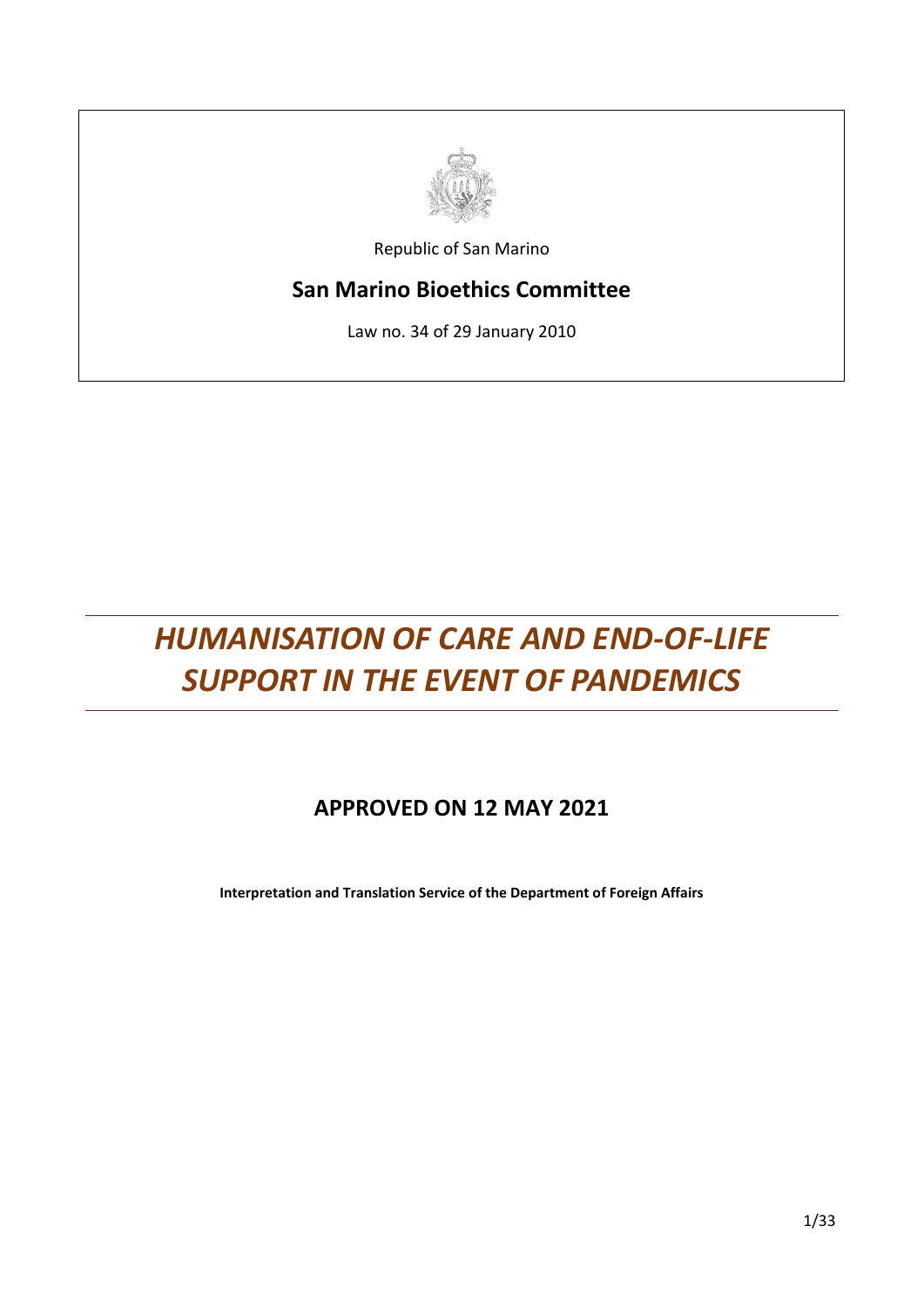## **TABLE OF CONTENTS**

| THE CONTRIBUTION OF POST-MORTEM INVESTIGATIONS TO THE HUMANISATION OF CARE AND DEATH |  |
|--------------------------------------------------------------------------------------|--|
|                                                                                      |  |
| HUMANISATION OF CARE IN PAEDIATRIC WARDS AND PREVENTION OF CHILD DISTRESS  19        |  |
|                                                                                      |  |
|                                                                                      |  |
|                                                                                      |  |
|                                                                                      |  |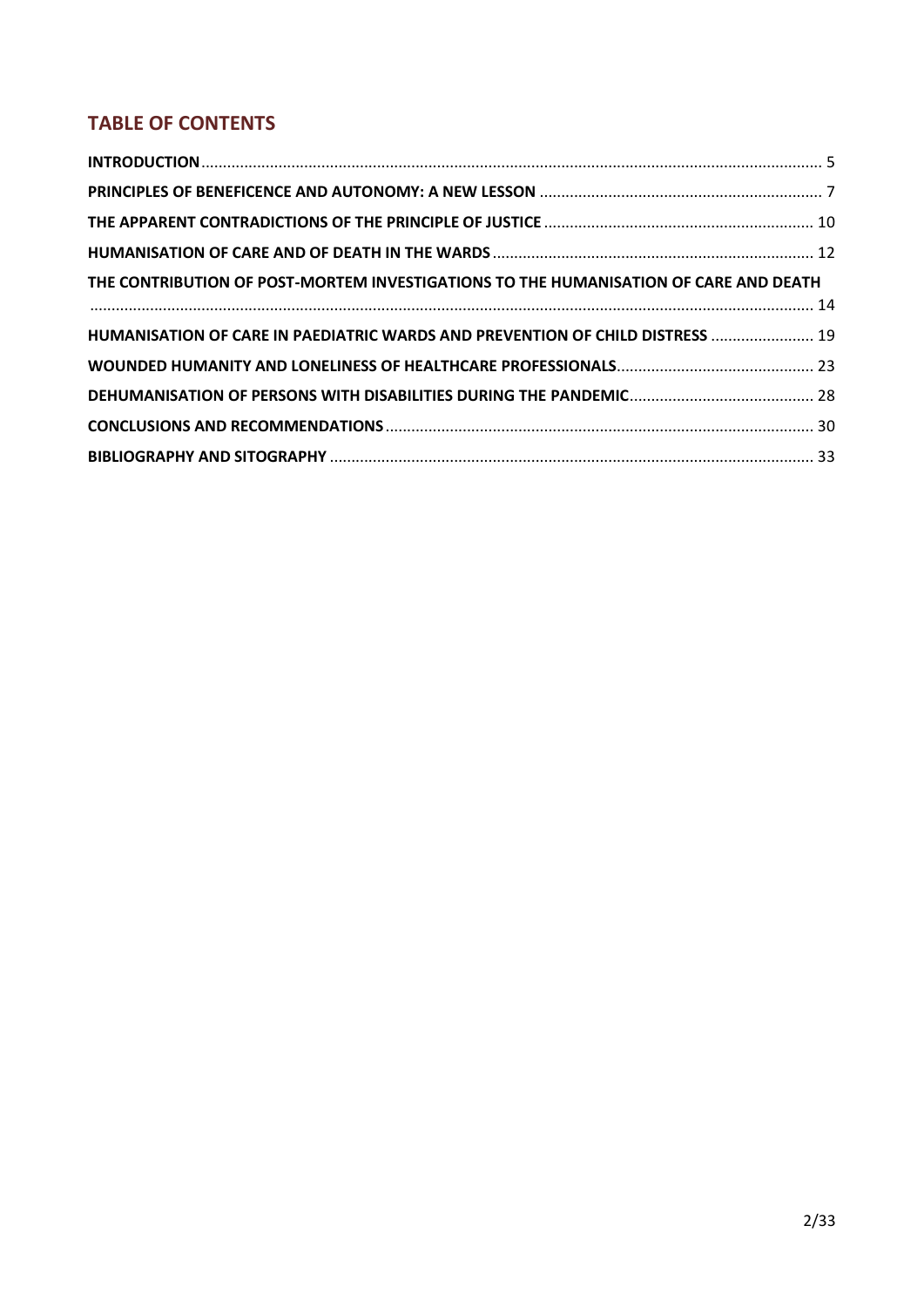#### **PRESENTATION**

The COVID-19 pandemic has offered unprecedented scenarios for bioethics to reflect upon.

More specifically, bioethics had taken on board the principles that must guide the support of the person during illness and at the end of life, considering them as human rights and consequently as an indisputable heritage of science, medicine and law.

The violent and simultaneous impact of the pandemic on all societies around the world swept away principles and rights with such rapidity that, in the very early stages, any consideration other than the confused, harried and contradictory responses that science and State decision-makers tried to provide was nullified.

As experience common to all countries progressed, we began to understand that also the response provided by societies and health systems was pandemic, introducing new forms of dehumanisation "legitimised" by the emergency.

However, despite being perceived as an unexpected event, COVID-19 was largely predictable. In this regard, disaster medicine has provided the necessary tools to develop measures to deal with emergency and maxi-emergency situations, although it is impossible to standardise them.

In 2017, San Marino Bioethics Committee (CSB) dedicated a specific document to disaster bioethics and, emphasising the role of ongoing training specific to the type of events and professionals involved, identified the pre-emergency phase as the crucial stage to focus on, in order to avoid being overwhelmed by catastrophic events.

The COVID-19 pandemic has also eroded certainties based on this knowledge, which was gained until early 2020 as a pillar of societies.

In the light of the above, the CSB deemed it necessary to immediately carry out an analysis of the situations that have created an unimaginable condition for our time and our societies, namely the person's *de facto* loss of the "right to have rights" (to use Hannah Arendt's expression), in other words the dehumanisation of the person.

The CSB's attention to detect the danger of such violations was evident from the outset and led to opinions and answers to ethical questions.

Therefore, this document is the result of the process undertaken a year ago and strongly emphasises that no situation, not even during an emergency and a pandemic, can justify dehumanisation, at any stage of life or death.

In line with its previous documents, the CSB has focused on the groups of persons who suffer more than others from the heavy effects of highly critical situations, such as the COVID-19 pandemic, including children, persons with disabilities of all ages and healthcare professionals.

This document also deals with a topic that is often barely mentioned in the international bioethical debate, but which, had it been discussed in detail from the very beginning of the COVID-19 pandemic, would have been crucial to understand and subsequently define the approach to be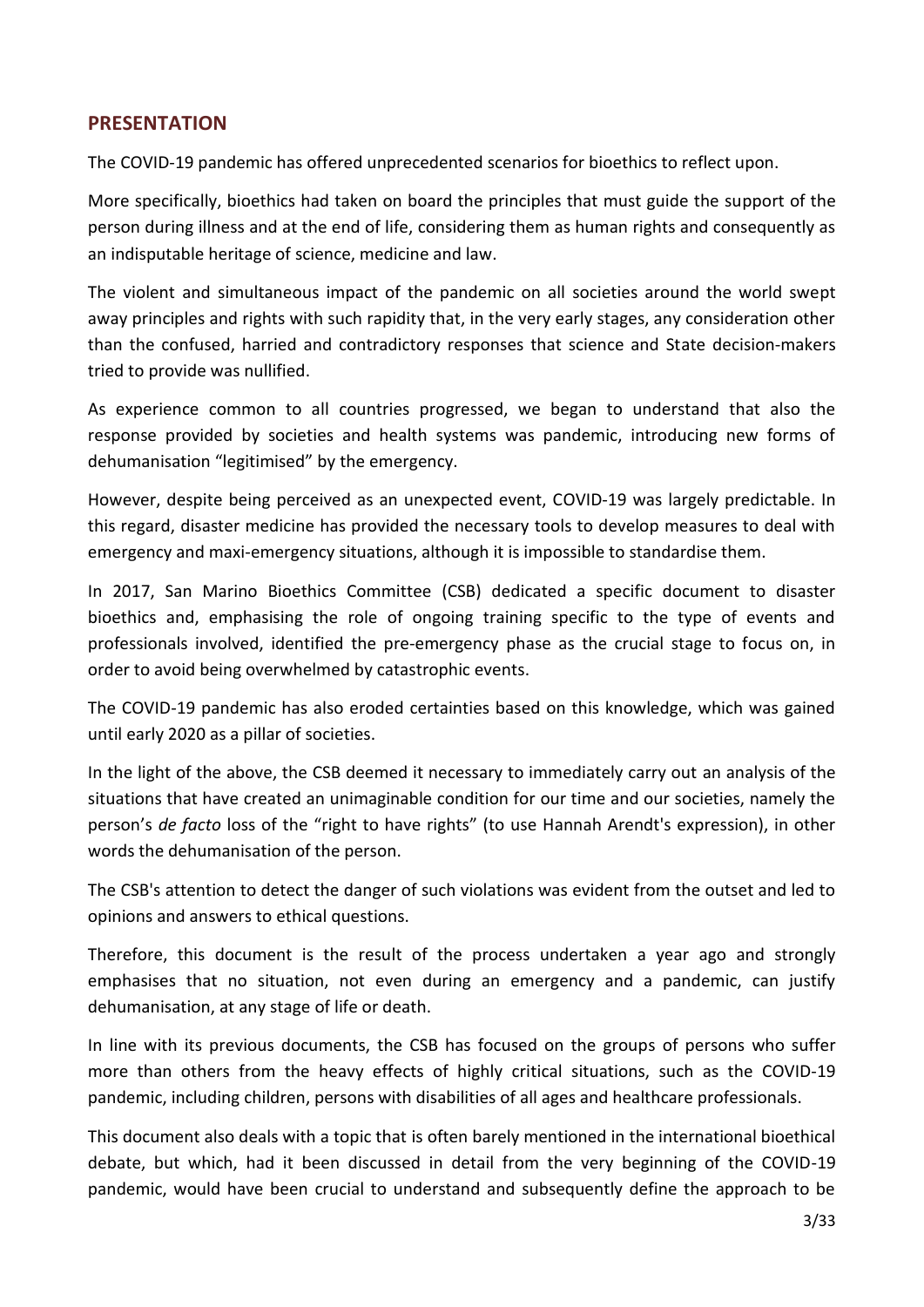applied in case of an unknown disease: post-mortem investigations, which are inevitably linked to the management of the body and funeral procedures.

The extent, also emotional, of such a process of dehumanisation, going even beyond the moment of death, is demonstrated by the fact that each member of the CSB was involved in the drafting of this document - also with the collaboration of Dr. Roberto Ercolani as external expert psychologist. For this reason, the document was approved within a few months of its conception.

This document was unanimously approved at the meeting of 12 May 2021 by all members: Borgia, Cantelli Forti, Carinci, Garofalo, Griffo, Guttmann, Hrelia, Iwanejko, Raschi, Santori, Selva, Strollo, Tagliabracci.

> **Luisa M. Borgia** CSB President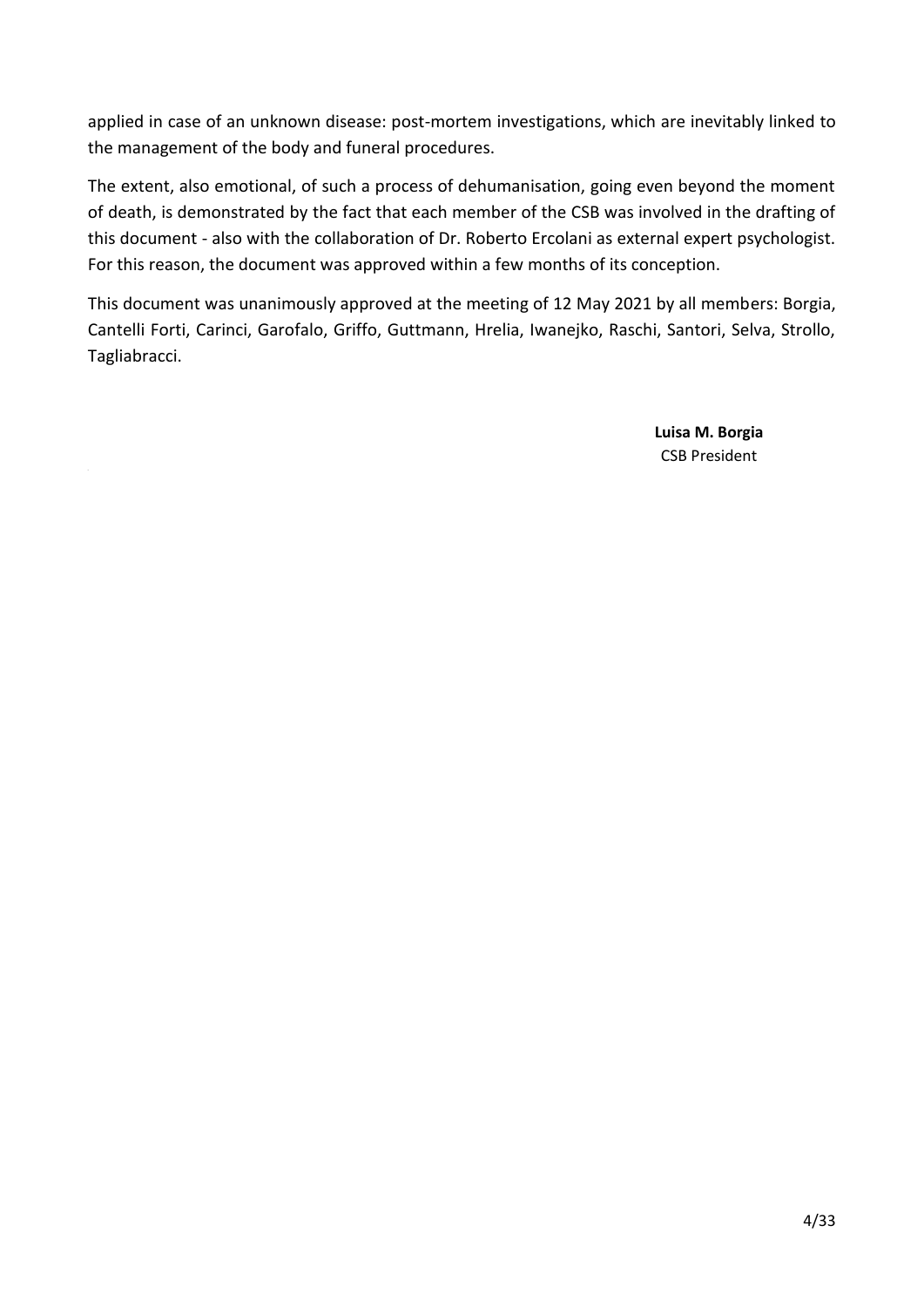#### <span id="page-4-0"></span>**INTRODUCTION**

Dehumanisation practices have been thoroughly studied, bringing to the attention of the scientific community the negative implications and consequences that stigmatise various groups of the affected population, denying their full humanness and/or regarding them as less than human<sup>1</sup>, thus justifying violence and inhuman and degrading treatment.

The SARS-CoV-2 pandemic has highlighted new dehumanisation forms justified by a global emergency - characterised by a substantial unpreparedness in dealing with it - which led to a failure to respect social and human principles and practices.

In this pandemic emergency, States, and not groups of citizens, have rapidly taken decisions in a drastic and imperative manner, with very strict deadlines. These decisions have resulted in substantial restrictions on social and religious activities, limitation of important human relations and underestimation of essential human rights. Moreover, these decisions have had a strong impact not only on human relations but also on the psychological perceptions of individuals and societies.

This document aims at analysing the main aspects of the above-mentioned practices, in the awareness that it is not possible to completely exhaust this theme, which is vast and still little investigated.

The clinical aspects of the SARS-CoV-2 infection, the development of contagion and the epidemiological dimension that are still unfolding have presented many new elements that were at least partly foreseeable, but for which, unfortunately, the world has had to acknowledge its unpreparedness.

It is for this reason that the collective effort to tackle this pandemic on several fronts initially went through a period of profound uncertainty due to contradictory prevention and treatment strategies, which gradually evolved into a continuous process of adaptation and institutional decisions adopted in a turbulent and irrevocable manner due to the pandemic emergency.

Such situation has had a strong impact not only on human relations but also on the psychological perceptions of individuals and societies.

The evident difficulties first experienced only at a clinical level, due to the emergence of new and dramatic conditions, then extended to moral issues, generating concerns and making it both urgent and risky to find the necessary solutions.

Therefore, the CSB deemed it appropriate to examine the recent events linked to the outbreak of the pandemic in the light of bioethical principles<sup>2</sup>, underlining the extent to which they are still applicable as they are or, in the event of possible or systematic breaches of these principles, they require that the society develops valid strategies to correct perspectives, choices and behaviours.

<sup>1</sup> *Deumanizzazione/dehumanization*. Minority reports. Cultural disability studies, n. 10, 2020/I.

<sup>2</sup> Beauchamp T, Childress JF. *Principles of Biomedical Ethics*, Oxford University Press, Oxford, 1978.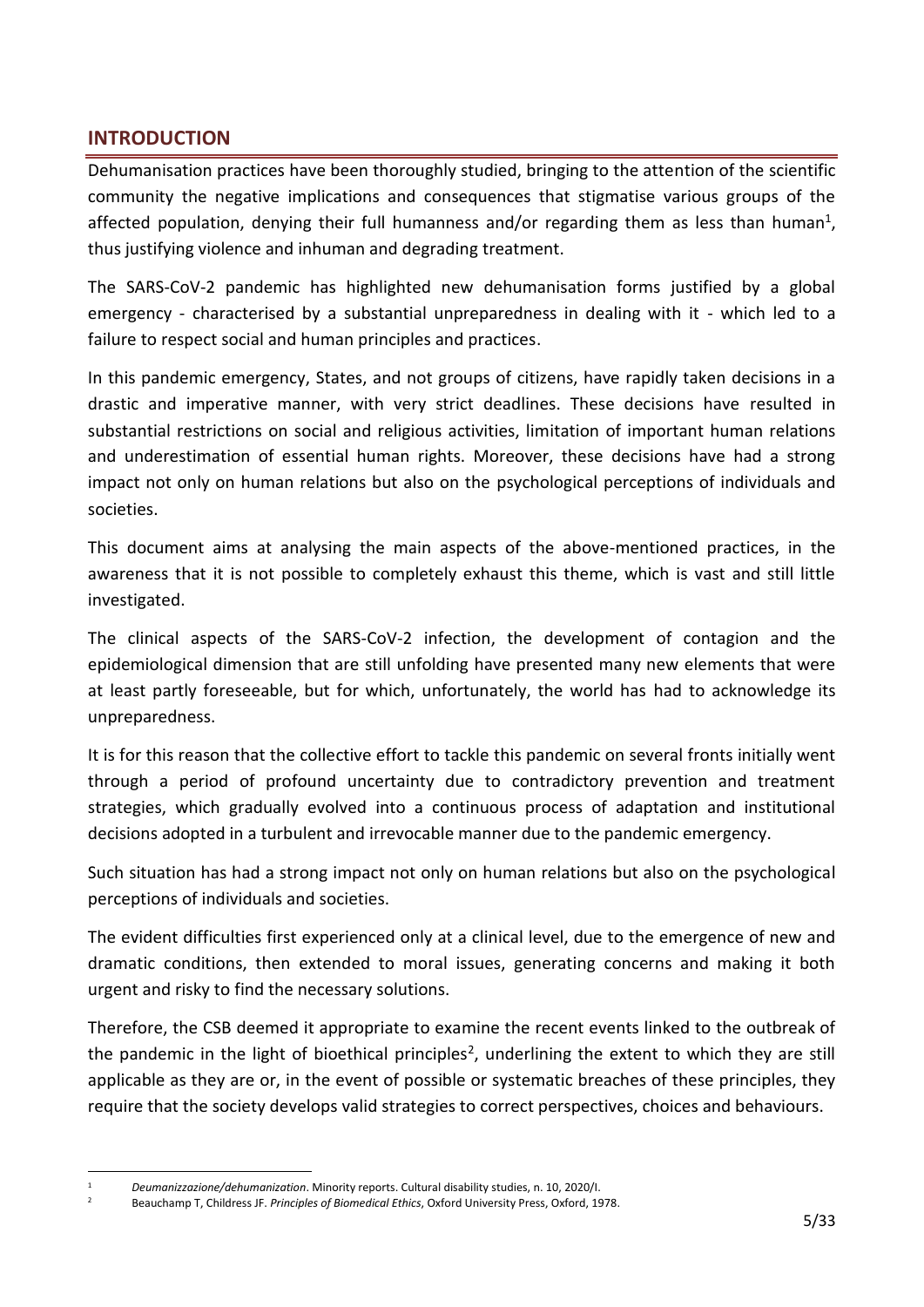This operation seems most appropriate. Undoubtedly, the unique impetuousness of the pandemic outbreak has highlighted critical issues and caused major disruptions on several fronts, increasing the risk of errors and omissions.

However, when analysing the various elements that make up the complex event of the pandemic from the point of view of bioethics, it is necessary to reflect on the general scenario in which it is still developing today.

The key word of the most painful component of the COVID-19 pandemic is **"dehumanisation".**

Indeed, the estrangement caused by this health emergency has appeared when social distancing, personal protective equipment and closure of many social activities were first introduced.

These measures, which are *de facto* inevitable, should actually be accepted by all, although with some difficulty, since they are valid and at least partially effective for a future socio-health and economic recovery<sup>3</sup>.

However, at the same time, all dehumanising effects that these have inevitably entailed must be stigmatised in order to make the most valid corrections.

The purpose of this document is to offer a reflection on the technical and social tools used in similar emergencies. The question is whether it is sufficient to impose simplifying behaviours aimed at creating instruments to combat pandemics that date back to the great medieval epidemics (such as lockdown, quarantine and social distancing) or whether it is more appropriate to update and refine choices on the basis of the COVID-19 experience and in accordance with ethical principles and human rights.

This is also true for many other human activities, which, starting from the current historical moment, will change, perhaps definitively, their characteristics, thus increasing the scope for action to the benefit of health and communications, while generating, however, social disaggregation. Worth mentioning are, for example, the increasing use of technological means of communication and treatment and the possibilities of "telemedicine". If, on the one hand, the latter present apparently fundamental characteristics of effectiveness and efficiency, on the other hand we will also have to take into account the possible dehumanisation linked to the choice of a remote doctor and, more generally, the potential social impoverishment, which the use of these means may entail, if inappropriately used.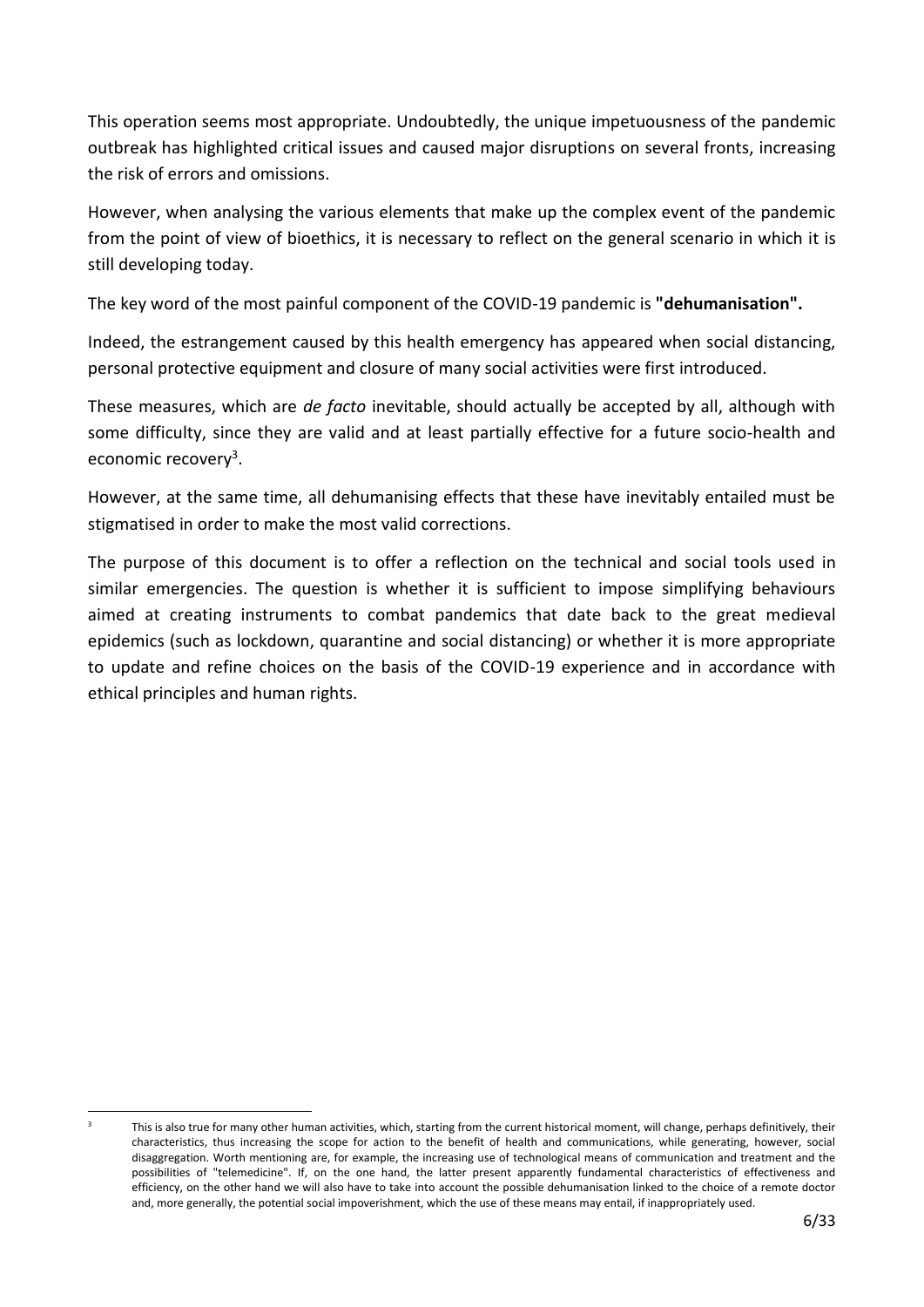## <span id="page-6-0"></span>**PRINCIPLES OF BENEFICENCE AND AUTONOMY: A NEW LESSON**

It is common knowledge that, due to the congestion caused by the rapid spread of the contagion, intensive care units were the scene of sometimes unexpected healing but also of distressing deaths.

Healthcare professionals gradually learned to recognise the typical symptoms of the final stages of the illness, characterised by dyspnoea and suffocation, death anxiety, agitation and delirium.

However, in such terrible moments, confusion and urgency ruled in intensive care units, where new patients constantly arrived and suddenly worsened, and the health staff was stressed in searching for effective remedies to an almost unknown illness. This led to a certain degree of neglect of terminally ill persons.

Indeed, as one can imagine, those who worked at the bedside of such sick persons in dramatic circumstances paid the utmost attention to the pursuit of healing at all costs.

Therefore, directing energies and resources to saving as many lives as possible makes it obviously difficult to identify the already vague boundary between survival expectancy and the need for abandoning treatment, and to modify care strategies based on the recognition of this boundary.

Moreover, at present, expertise in resuscitation is rarely accompanied by a valid expertise in palliative care. Therefore, the condition of urgency typically linked to pandemics has further worsened the great difficulties already faced by the care team in recognising the time to possibly change the treatment of a sick person, from a more strictly resuscitation treatment to palliative care<sup>4</sup>.

In several cases, this resulted in a "bad death", not sufficiently supported by the usual and welltested remedies offered by palliative care.

From the point of view of bioethics, this forced the care team, constitutionally driven by the need to act according to the **principle of beneficence**, to deal with the discomfort of a sudden and sometimes ineffective shift of objectives from resuscitation to palliative care, with consequent negative repercussions for the sick person in terms of increased suffering and less survival possibilities.

What has been described is only one of the elements of dehumanisation that the CSB intends to analyse, despite the vagueness of figures and the probable good faith of those who were unwittingly responsible for such dehumanisation.

Proposals for medical triage by categories of patients rather than by clinical conditions, made on the basis of an alleged maximisation of benefits, have also brought to light apparently consolidated discriminatory practices, triggering the disapproval of the entire international community.

<sup>4</sup> SIAARTI, *Grandi insufficienze d'organo "end stage": cure intensive o cure palliative? "Documento condiviso" per una pianificazione delle scelte di cura.* September 2013.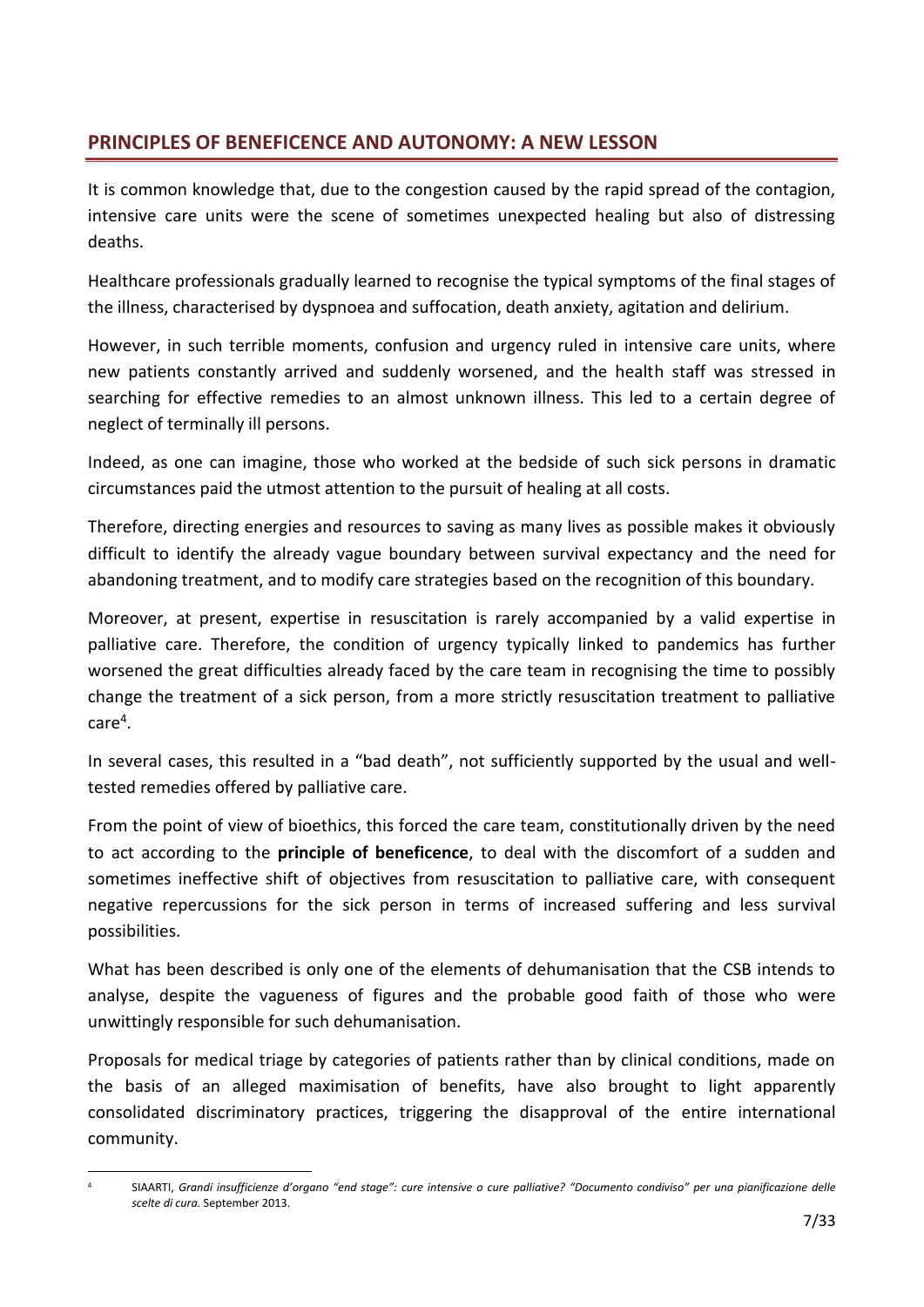Something equally critical has happened with regard to the **principle of autonomy.**

As we know, this principle is inspired by the priority respect for sick persons' choices made with full freedom to act and to make informed decisions.

Contrary to what might be assumed, according to the modern bioethical interpretation of this condition, the principle of autonomy cannot prevail over the principle of beneficence. On the contrary, the two principles should be harmonised and a more balanced space should be ensured to the patient and the doctor as stakeholders.

According to literature<sup>5</sup>, when dealing with patients with COVID-19 in acute phase, only rarely was their will rightly and adequately taken into account when the most demanding therapeutic decisions had to be made, especially if invasive, such as assisted ventilation or cardiac care and artificial nutrition practices.

This means that the **principle of autonomy** was applied with difficulty in some cases, while in others it was completely ignored, with the consequent large omission of the legitimate participation of patients in the choices pertaining to them and the required consent, duly preceded by the relevant information, in accordance with the legislation of many countries<sup>6</sup>.

On a human level, it is very uncomfortable to think about what may have happened in wards where patients at the end of their tether were given neither adequate information nor the possibility to decide their own fate, and faced their final journey unaware and discouraged.

Healthcare professionals' lack of knowledge about this new disease hardly allowed them to provide answers capable of freeing the victims of the pandemic from fear.

The lack of definite treatments, approved medicines or shared guidelines prevented the care team from being a comfort to those seeking answers in science.

The inability to reliably predict the course of the disease may have led to non-compliance with the principle of autonomy because of the difficulty to fully inform patients of their condition and, in the very short time allowed by the urgency outlined above, may have led many doctors to ignore persons with a poor prognosis.

In other words, the incomplete, if not omitted, application of valid palliative care led to a gap in the strictly "technical" component of this care, due to the probably insufficient use of the therapeutic equipment that such care requires.

In addition to the above, there was also a loss of the human component of support, as well as of close relationship, last handshake and last looks, which are essential for these patients, most of whom are elderly, to trigger a positive psychophysical reaction.

<sup>5</sup> Spinsanti S, *L'etica al tempo della pandemia,* Saluteinternazionale.info; 2020.

With regard to the participation of patients in the decision-making process through information previously given on treatments, see the CSB document "*[Guide on the decision-making process regarding medical treatment in end-of-life"](file:///C:/Users/albin/Downloads/2110833DocumentoCSB_Fin%20(1).pdf)*, 2019. All CSB documents are available at the following address[: http://www.sanita.sm/on-line/home/bioetica/comitato-sammarinese-di-bioetica.html](http://www.sanita.sm/on-line/home/bioetica/comitato-sammarinese-di-bioetica.html)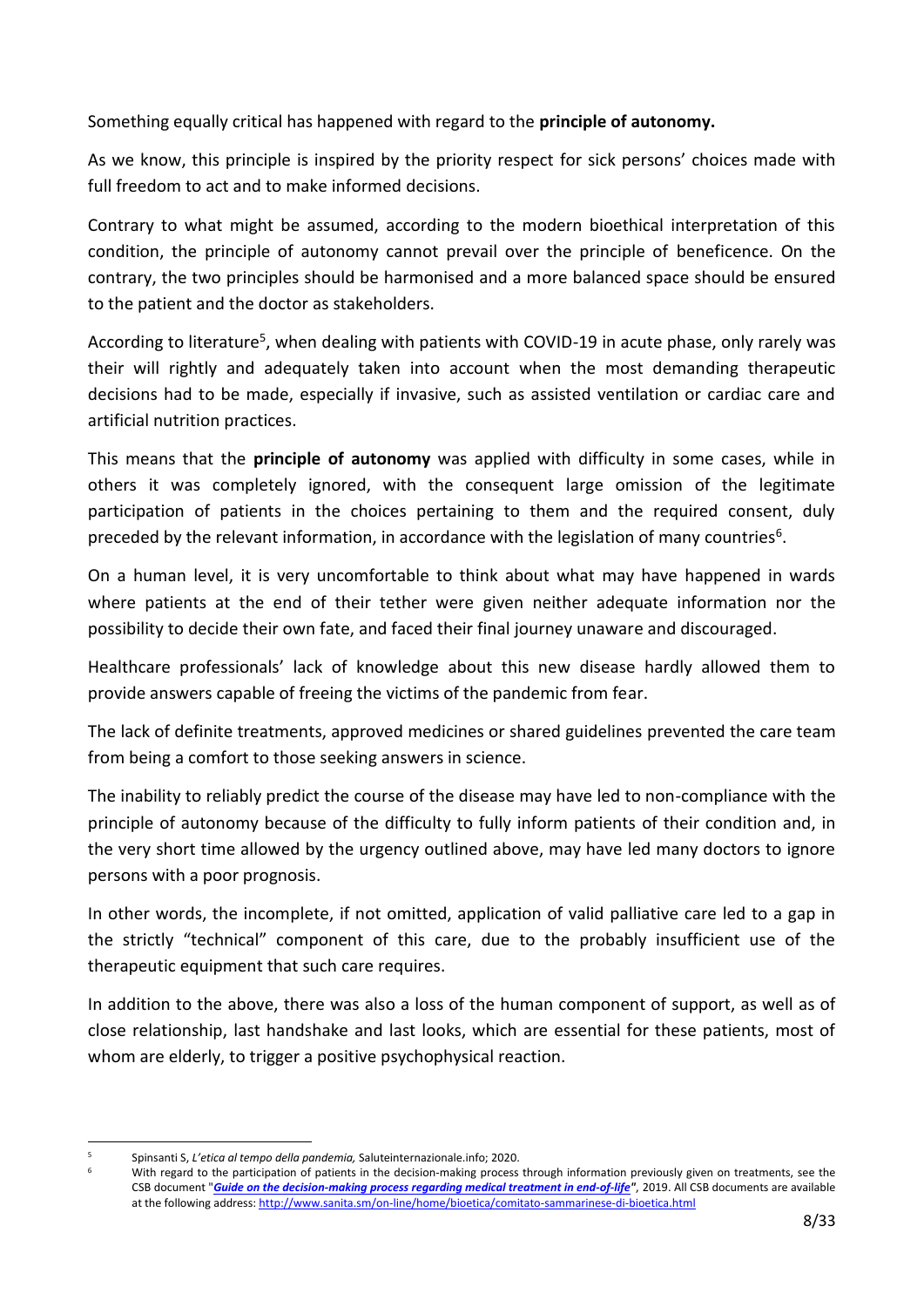Spiritual support at the end of life and a dignified respect for the *post-mortem* phase were also almost totally ignored, because of the large number of deaths and the speed of interventions.

In this way, years of training and of planning of end-of-life support in the wards have been rapidly wiped out.

Despite all this, some beneficial actions, as a glimmer of light, were spontaneously carried out in the dramatic darkness of the wards.

For example, in care homes for elderly persons, but only after several months from the beginning of the pandemic, relatives were brought closer to the sight of patients through the windows of the wards, and this unexpectedly led to their clinical recovery. Large plastic tarps were used to allow people to hug without direct contact. Modern technological means of communication were used to allow patients to exchange looks and greetings with their relatives, albeit at a distance.

In other words, an attempt was made to restore some of the threatened humanity of close relations, rightly considered vital and salvific.

Those who were able to reflect (even if only for a short time in the frenzy of interventions) responded, almost spontaneously, to the danger of dehumanisation with available impulses of humanisation rediscovering the human relationship of care within themselves.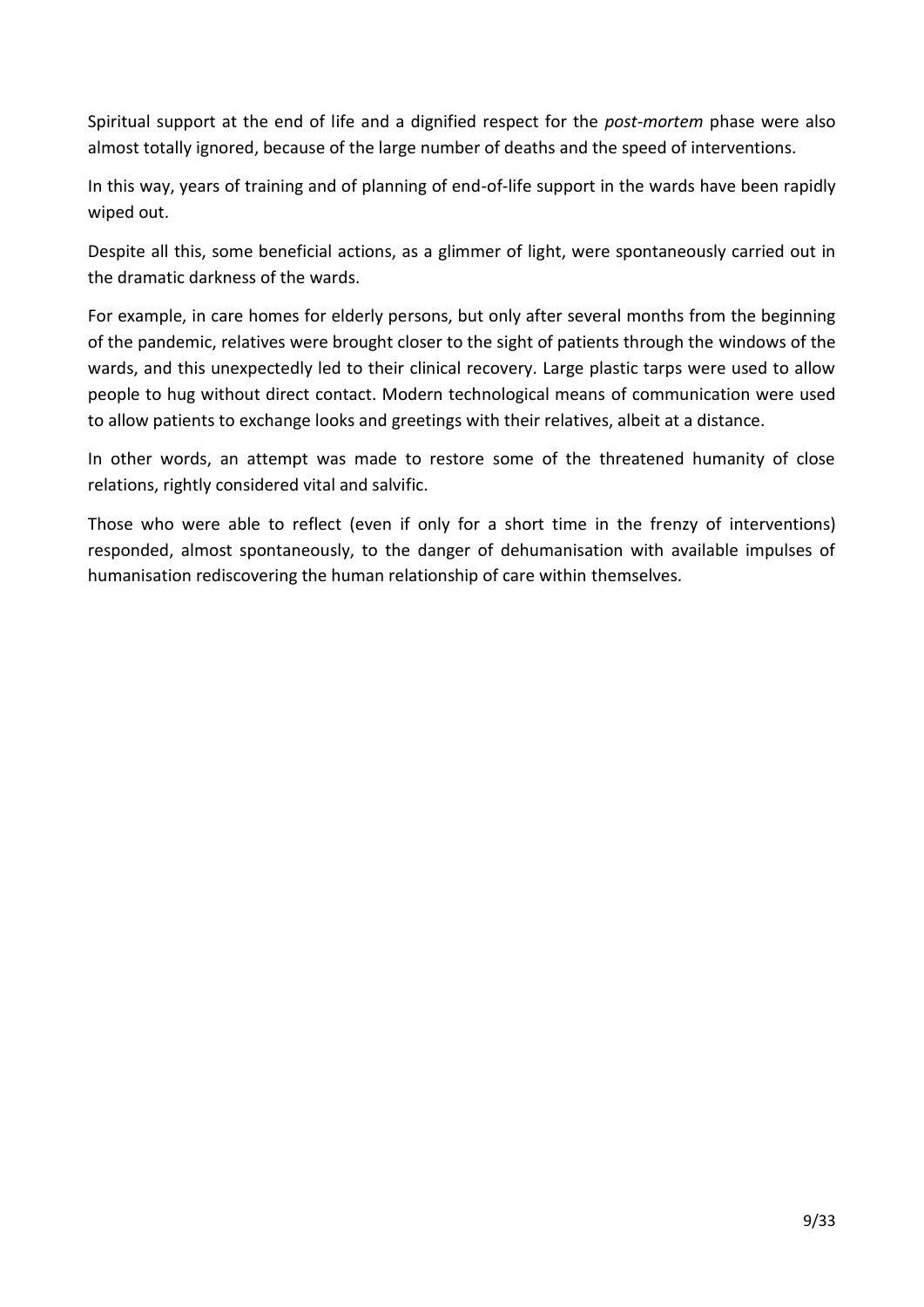## <span id="page-9-0"></span>**THE APPARENT CONTRADICTIONS OF THE PRINCIPLE OF JUSTICE**

A further critical element added to the scenario described above. Indeed, in the in-patient wards, there was a sudden increase in urgent requests for treatment for a progressively and unpredictably growing number of cases.

Indeed, the supply of care, in terms of beds and, more generally, of material and human resources, progressively proved to be insufficient.

In other words, there was a close resemblance to the better-known "Disaster Medicine" scenarios, to which the CSB has dedicated a specific document<sup>7</sup>.

Indeed, as in such dramatic circumstances, also in this case the critical situation occurred of having to modulate the available resources on the simple principle that, on the basis of purely clinical criteria, those with the best chance of survival should be treated first<sup>8</sup>.

In order to adequately deal with the emergency, in-patient wards were extended as far as possible, additional equipment for intensive care units was allocated, available healthcare staff was redeployed and extra staff was recruited from various sources, according to solidarity schemes.

As can be inferred, despite the fundamental need to save as many lives as possible, unfortunately countless patients with few or no chances of recovery were sacrificed.

In the meantime, scientific literature has been enriched by several contributions in an attempt to set appropriate guidelines for healthcare professionals. These guidelines are mainly in line with what has already been recalled about Disaster Medicine, mostly outlining the aforementioned discriminatory criteria based on the degree of clinical severity and recommending specific behaviours in the wards<sup>9</sup>.

The CSB has already expressed its opinion<sup>10</sup> on these guidelines, strongly calling for respect for the only valid parameter of choice, i.e. correct application of triage that respects every human life, based on the criteria of clinical appropriateness, proportionality of care and respect for human rights<sup>11</sup>.

Applying the **principle of justice** in these terms removes the risk of being subject to arbitrary and discriminatory criteria.

The pandemic has highlighted other decision-making elements, such as the priority in the administration of vaccines, which must be guided by the same **principle of justice and equity**, a

<sup>7</sup> *San Marino Bioethics Committee, [Bioethics of Disasters.](file:///C:/Users/albin/Downloads/2101881CSB_Bioethicsofd.pdf)* 10 July 2017.

<sup>8</sup> Dyer C. *COVID-19: Guidance is urgently needed on who should be treated in event of shortages, say lawyers*. BMJ 2020; 369: m1503 (Published 15 Apr 2020).

<sup>9</sup> SIAARTI, *Raccomandazioni di etica clinica per l'ammissione a trattamenti intensivi e per la loro sospensione, in condizioni eccezionali di squilibrio tra necessità e risorse disponibili.* 6 March 2020.

<sup>10</sup> *San Marino Bioethics Committee, [Answer to the requested urgent opinion on ethical issues regarding to the use of invasive assisted](file:///C:/Users/albin/Downloads/2116023STATEMENTCSB_COV%20(1).pdf)  [ventilation in patients all age with serious disabilities in relation](file:///C:/Users/albin/Downloads/2116023STATEMENTCSB_COV%20(1).pdf) to COVID-19 Pandemic*. 16 March 2020.

<sup>11</sup> Borgia L, Griffo G. SARS-COVID-19 pandemic and persons with disabilities in Italy and in Europe pp. 33-44 in Journal of Philosophy and Ethics in Health Care and Medicine, n. 15, February 2021.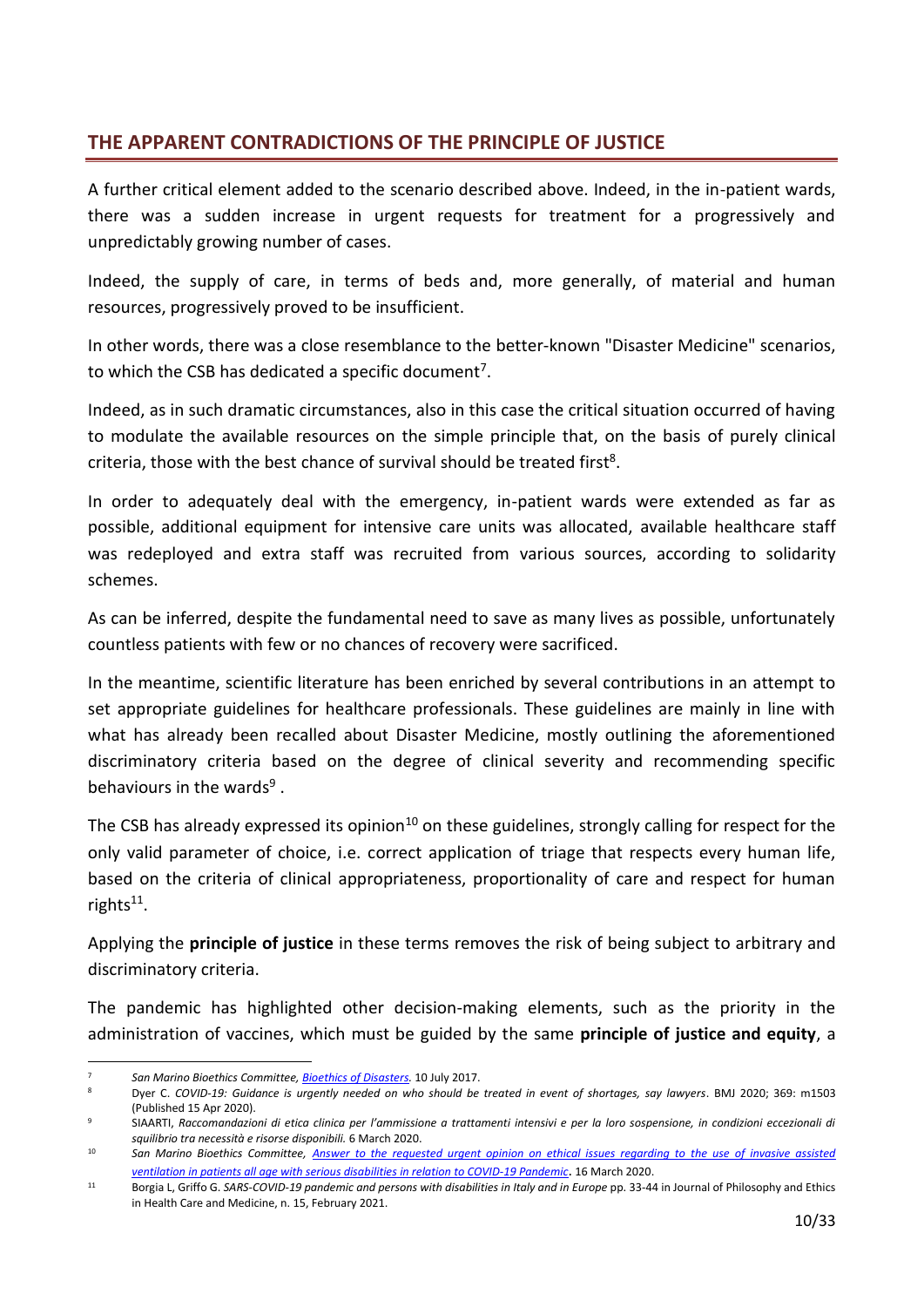subject to which the CSB has dedicated a specific document<sup>12</sup> and to which we refer for further details.

<sup>12</sup> San Marino Bioethics Committee, *[Vaccine coverage against SARS-COV-2. The bioethical basis for a health pact](file:///C:/Users/albin/Downloads/2122740VACCINECOVERAGEA.pdf)*. 13 January 2021.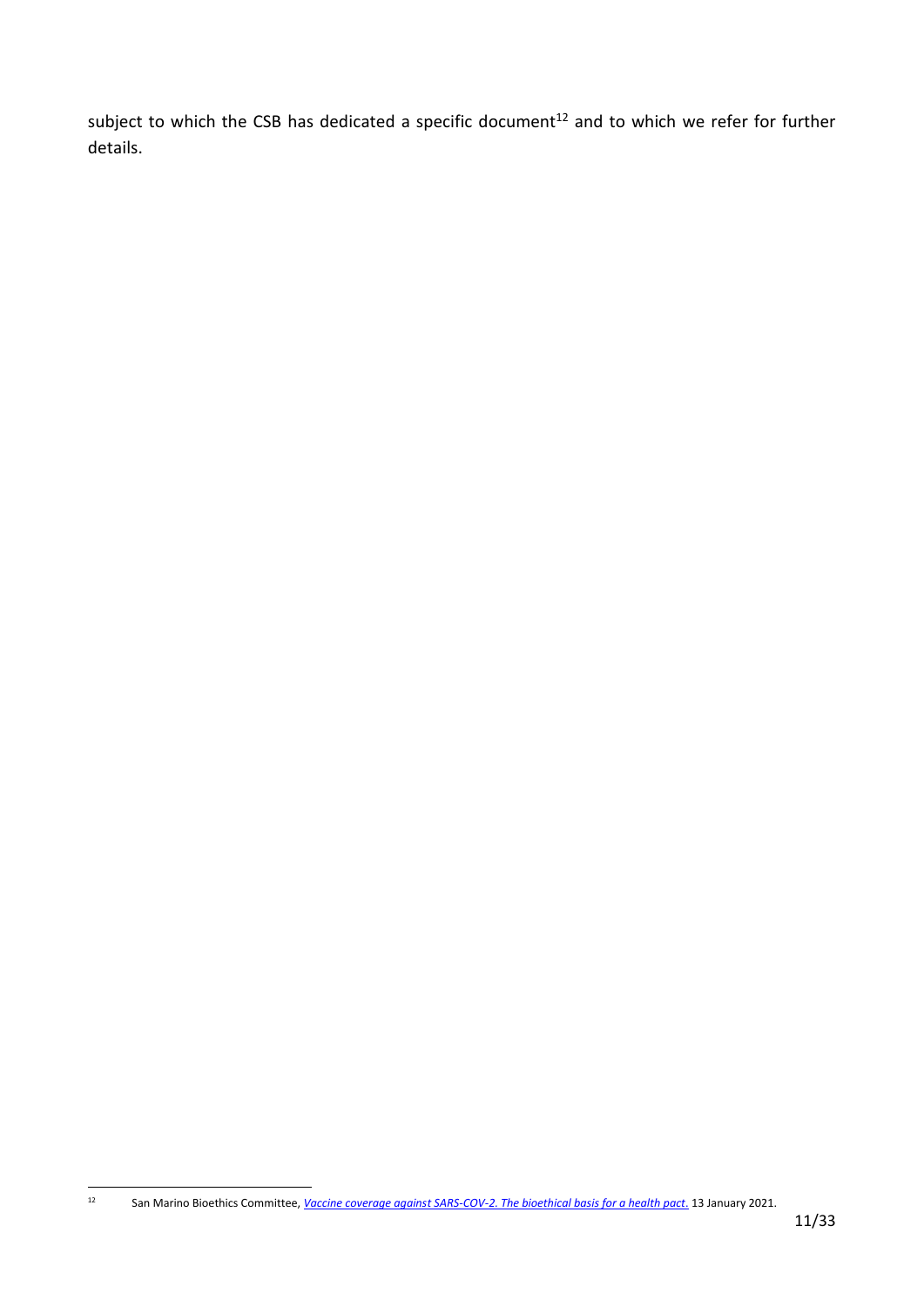## <span id="page-11-0"></span>**HUMANISATION OF CARE AND OF DEATH IN THE WARDS**

The above mentioned dehumanisation scenarios were strongly influenced, as recalled several times, by the sudden outbreak of the pandemic, which may constitute a mitigating factor if we consider that damages were involuntarily caused and that all were unprepared.

However, precisely because of the failings that have emerged as a result of the widespread lack of preparedness to deal with the pandemic emergency, the CSB deems it necessary to highlight the absolute need to plan the entire health service system in the light of new organisational criteria, hopefully based on the imperative values of humanisation and respect for human life, at whatever stage and in whatever condition it may be.

Special attention will have to be paid to all in-patient areas, but especially to the intensive and semi-intensive care units.

The presence of a relative at the bedside of a sick person, far from being regarded as acceptable, should rather be regarded as ordinary, if not essential, while respecting the appropriate provisions on isolation, distancing and individual protection, where required.

Appropriate human relations between patients and their relatives must therefore be ensured, given the vitalistic nature of such relations, by providing appropriate space and time for relations with family members and friends, according to individual needs. Precedence should be given to the closest person as caregiver and the best possible use of computerised means of communication should be made in case of mandatory isolation.

For some groups of uncooperative persons (persons with intellectual and relational disabilities or highly dependent on care) the presence of caregivers or personal assistants is indispensable to ensure appropriate communication with patients and continuously adequate care<sup>13</sup>.

In addition, the CSB believes that care protocols capable of guaranteeing continuity between the hospital and the territory are rewarding, because of the proven comfort and completeness provided by a uniform care system between the hospital and home care, which in the future will be called upon to integrate more and more.

The lockdown involving services has severely affected persons with disabilities and their families. The latter had to face a disproportionate burden in terms of care at home compared to other citizens and were exposed to the enormous difficulty of getting persons with intellectual and relational disabilities - for whom daily routine represents a reassuring life condition - to accept the new situation<sup>14</sup>.

<sup>13</sup> See the experience of ASMeD network (Association for the Study of Medical Care for Persons with Disabilities, [http://www.fmc](http://www.fmc-onlus.org/nasce-asmed-primo-passo-verso-la-rete-dama-nazionale/)[onlus.org/nasce-asmed-primo-passo-verso-la-rete-dama-nazionale/\)](http://www.fmc-onlus.org/nasce-asmed-primo-passo-verso-la-rete-dama-nazionale/) promoted by the DAMA project of the San Paolo Hospital in Milan, [http://www.progettodama.it/DAMA/Home\\_Page.html](http://www.progettodama.it/DAMA/Home_Page.html)

<sup>14</sup> Borgia L, Griffo G. *Il carico sproporzionato di problemi che hanno colpito le persone con disabilità e le loro famiglie durante la pandemia Covid-19* pages 130-142 in Nuova Secondaria Ricerca. Monthly magazine of culture, pedagogical research and educational guidelines, no. 2, October 2020, *Dossier I, La scuola durante e dopo il COVID,* La scuola, Brescia. ISSN 1828-4582.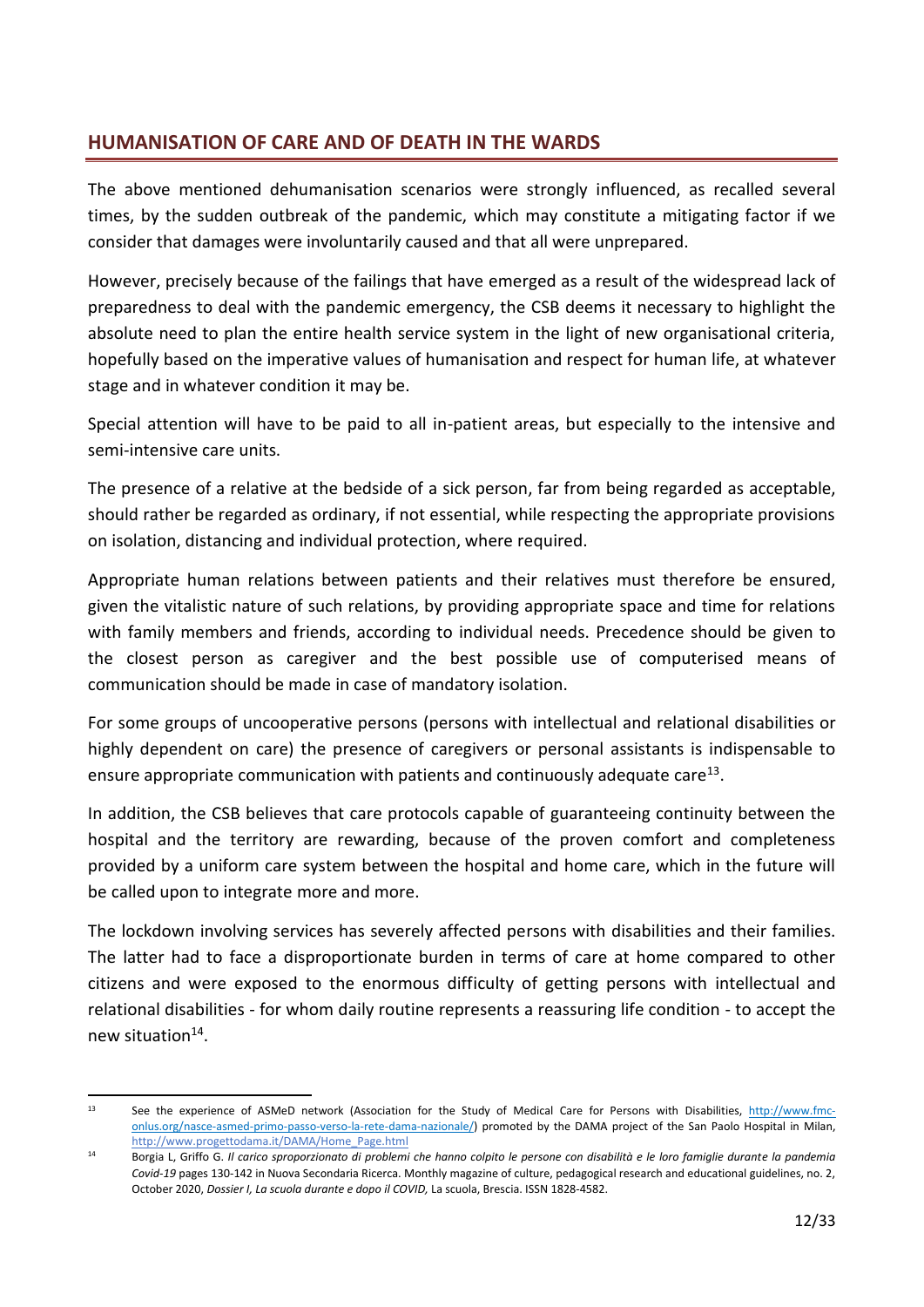Finally, the request for spiritual assistance, which is present in every sick person, especially in critical phases, cannot be ignored, according to individual desires and orientations.

Caring for the sick person cannot be limited to its physical and biological component. On the contrary, the proven experience of the effectiveness and strong beneficial impact of spiritual care in an individual's entire clinical history requires that such spiritual care be ensured in every feasible way, through the implementation of a comprehensive care plan that respects the authenticity of human life.

Even the completion of a person's life will necessarily have to benefit from the ordinary rituals of dignified and respectful support of death.

Respect for life cannot be considered complete if the liturgy of death is ignored.

The humanity of grief and closeness is the only response to the dehumanisation of a bad death. A dignified health service that takes care of the holistic nature of the person cannot neglect this element.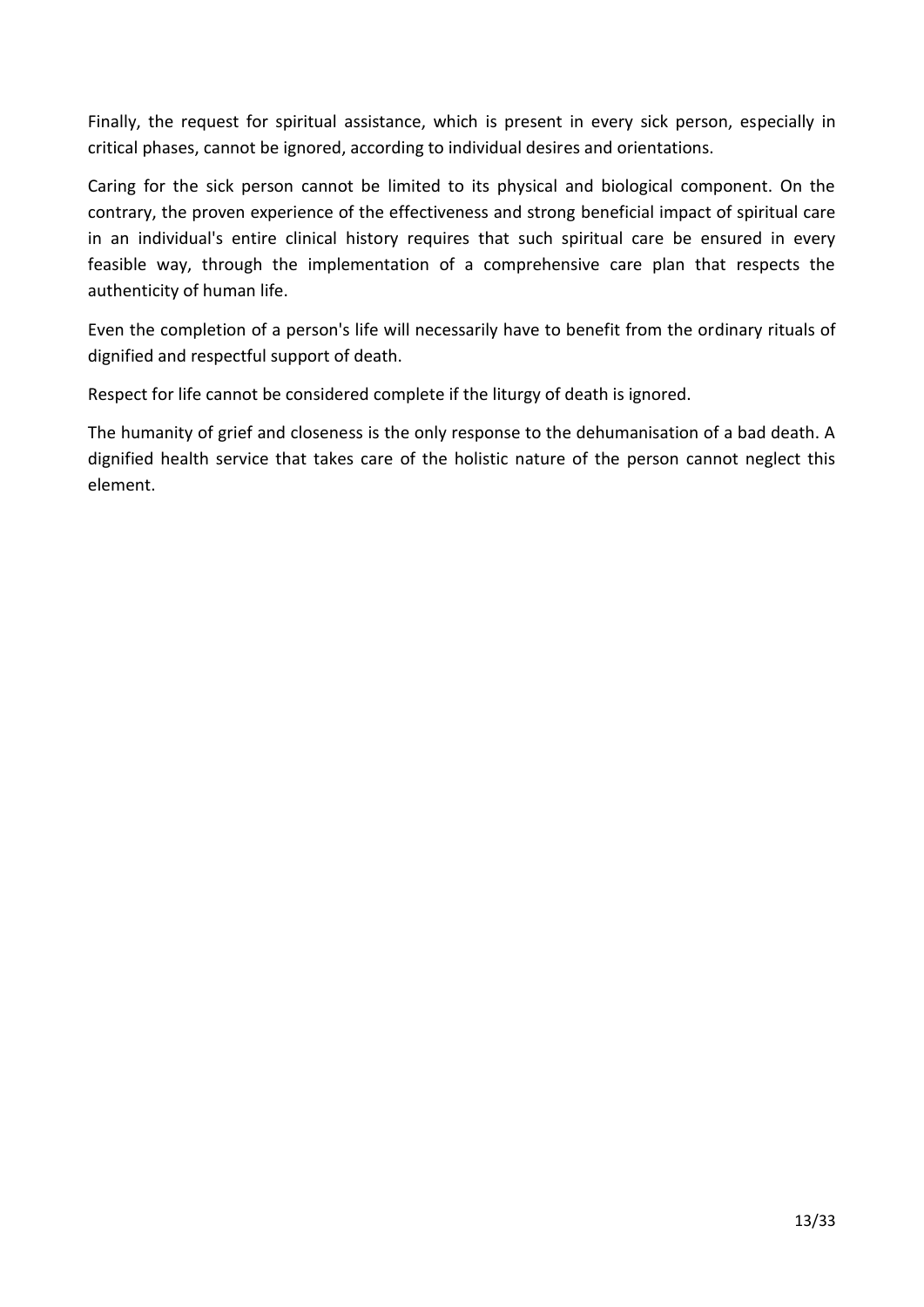## <span id="page-13-0"></span>**THE CONTRIBUTION OF POST-MORTEM INVESTIGATIONS TO THE HUMANISATION OF CARE AND DEATH**

The humanisation of death can be achieved through a new and different cultural and legal approach to persons who die in healthcare facilities at the end of a course of care that has failed to save their lives.

It is widely believed that the moment the patient dies nothing more is owed to him or her by the facility and the health personnel that have been engaged in the fight against the disease until that moment.

However, this attitude oriented to the treatment of the disease no longer seems feasible in a context where the focus must be on the caring relationship.

The ultimate aim of Medicine is to cure persons, which goes beyond therapeutic possibilities and continues even after all such possibilities have been exhausted.

Many times, probably due to an unconscious reaction to the disappointment of the failure to save a person's life, there is a desire to forget the matter, or even a refusal to go through the various stages of care, as is sometimes observed in clinical risk management and health litigation.

In working through a loss, the first step is denial, but until there is acceptance and subsequent understanding, there can be no working through of what has happened.

Based on the same motivations, diagnostic tests might not be requested if the cause of death is uncertain, or cooperation might not be offered in an audit (a sort of discussion open to the whole care team<sup>15</sup>) to assess the clinical risk, in the awareness that this activity effectively contributes to the protection of health as required by universal rules<sup>16</sup>.

In order to identify ways of humanising the management of death in emergencies such as those related to the COVID-19 pandemic - which have been characterised, and are still characterised, by dehumanisation provisions necessarily imposed by the health authorities - the CSB considers it essential to address a number of substantive questions: to whom does the body of the deceased person belong? Whom should it be entrusted to? Family members? Does the competence of the health authority, referred to in mortuary police regulations, prevail over that of the judicial authority?

Individuals who are incapacitated, either naturally or by law, such as patients who may be unconscious in intensive care units, have a legal status and are protected in decisions concerning them through advance treatment declarations or through legal representatives.

The body of the deceased cannot be considered *res nullius* or *res derelicta*, by analogy with surgically removed anatomical parts or biological fluids.

<sup>&</sup>lt;sup>15</sup> Process by which doctors, nurses and other health professionals systematically review their clinical practice on a regular basis and modify it if necessary (Primary Health Care Clinical Audit Working Group, 1995).

<sup>16</sup> In the Republic of San Marino see Law no. 42/1955: *Establishment of a compulsory social security system.*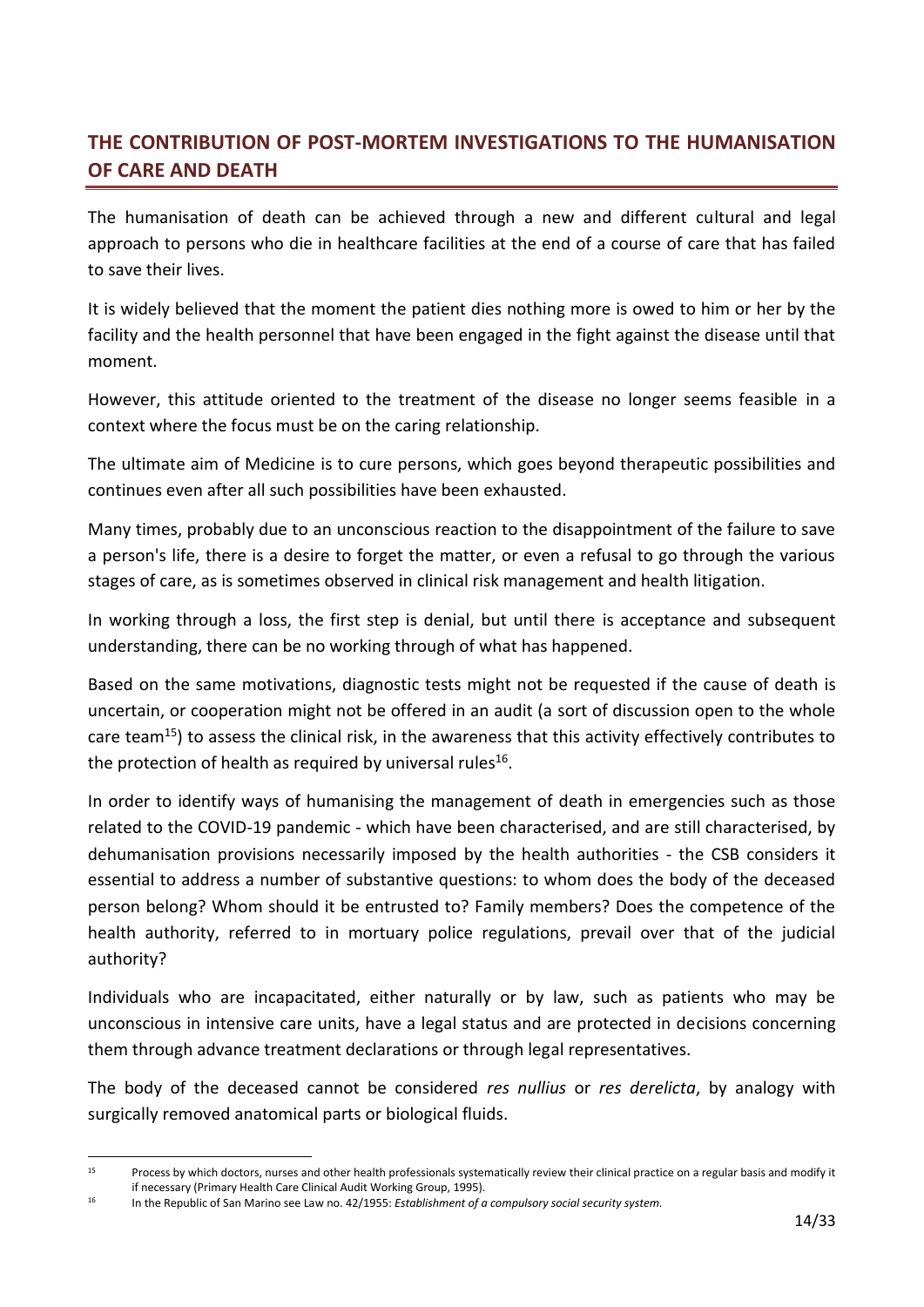There are internationally agreed legal provisions, in criminal, civil and special laws, according to which the body of the deceased belongs to the relatives, who must take care of it, are the subject of testamentary dispositions, can bring legal actions, claim compensation for the moral damage suffered by the loss of their relative - *iure proprio* - or be transferred the damage suffered by the victim following the death - *iure hereditatis* - and so on.

Therefore, there is a legally recognised right that a deceased relative is taken care of, including in relation to the funeral arrangements, obviously taking into account mortuary police regulations and other provisions issued by the technical and political authorities governing local and national health in specific risk situations such as the one we are experiencing.

In the case of persons who have died of COVID-19, the health authorities in many countries intervened harshly and without taking into account the legitimate legal and emotional needs of the relatives of the deceased.

The funeral regulations issued by the health authorities of the various States since the beginning of the pandemic generally appear to be based on an overly prudential and unrealistic view of the risk of transmission from the corpse to a living person $17$ .

Families were prevented from preparing for bereavement by restrictions on visits to care facilities.

They were prevented from saying farewell to their dying relative. The body was wrapped in a sheet and placed in the coffin; the coffin was sealed and never opened again.

There was an impressive number of cremations, represented in the collective imagination by the procession of military vehicles transporting the victims of COVID-19 to the crematoriums.

Ultimately, families were prevented a dignified funeral ceremony and to effectively work through the grief.

Death refers to a personal and collective dimension, and the abolition of mortuary practices and funeral rites, in a situation that is already delicate due to the high infection-related mortality, can have devastating psychological consequences for the victims' relatives.

In the light of what has happened, the CSB cannot but consider whether such funeral restrictions issued by some States, including Italy - which may be involved in assisting San Marino citizens due to its proximity - were necessary and reasonable. Indeed, according to WHO instructions<sup>18</sup> the families of victims were allowed to see the body of their relative, using the necessary precautions (personal protection equipment), except for the (justified) prohibition to touch or kiss it.

The data currently available show a low risk, certainly much lower than for other pathogens, of *post-mortem* transmission of the virus.

<sup>17</sup> Worth mentioning, as an example among many, is the Circular of the Italian Ministry of Health, *Indicazioni emergenziali connesse ad epidemia SARS-CoV-2 riguardanti il settore funebre, cimiteriale e della cremazione* - Version 11 January 2021.

<sup>18</sup> *WHO Infection Prevention and Control for the safe management of a dead body in the context of COVID-19,* Interim guidance. 24 March 2020.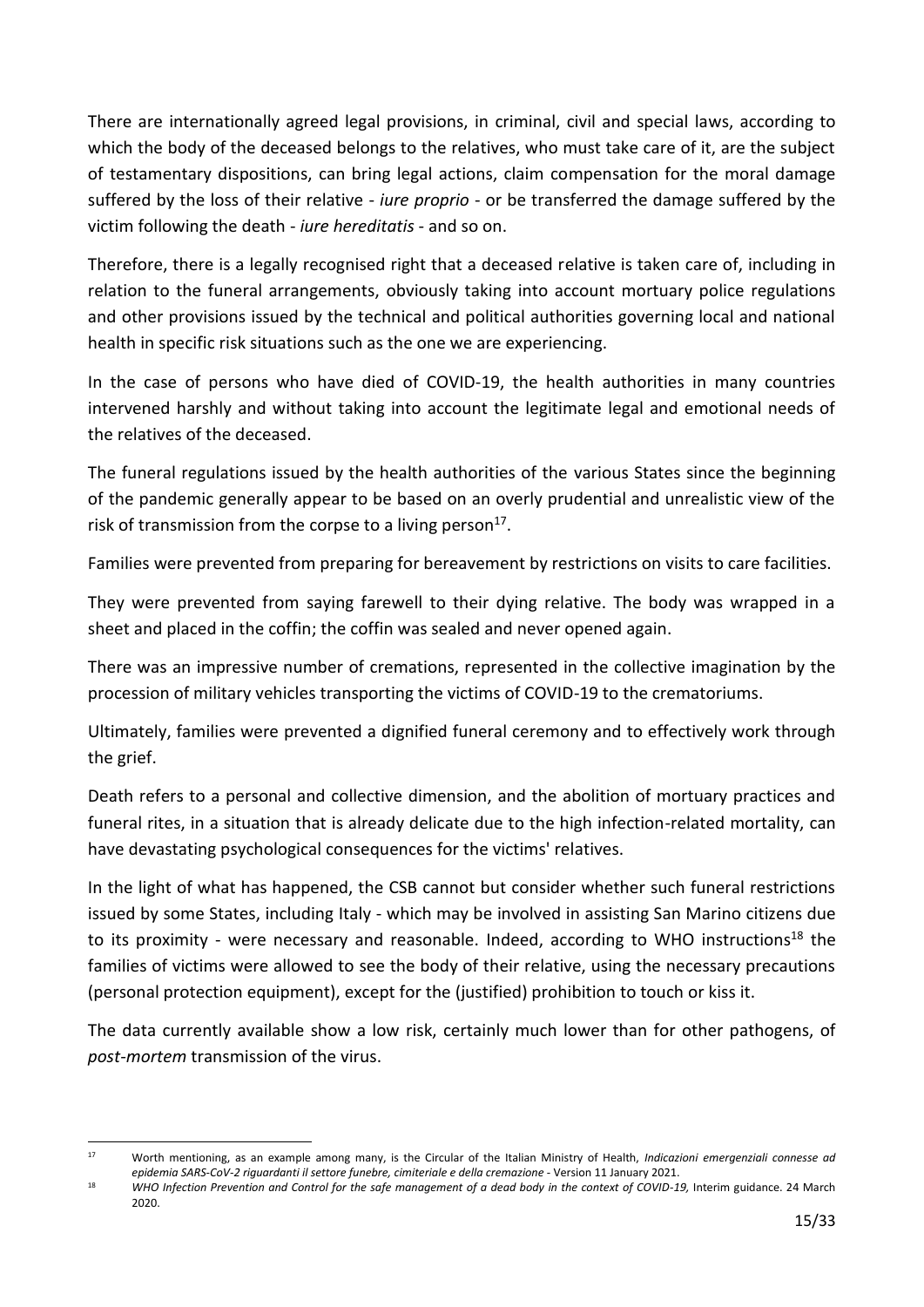Even when carrying out autopsies and diagnostic tests, the risk of virus transmission is reduced by the appropriate use of personal protection equipment<sup>19</sup>.

Many States initially shared strict rules, while others have modified their provisions over time on the basis of emerging scientific evidence, allowing for last offices procedures, farewell to the deceased and funeral service<sup>20</sup>.

On the basis of these restrictive directives, diagnostic tests and forensic autopsies were discouraged and had to be carried out, when necessary, in rooms with Biological Security Level 3.

It should be emphasised that, at the beginning of the pandemic, there were very few autopsy rooms equipped for this purpose, as provided for in the guidelines issued by the *Centers for*  Disease Control and Prevention (CDC)<sup>21</sup>.

However, the CSB notes that, notwithstanding these limits, in many countries nothing (or almost nothing) was done to upgrade rooms not complying with the standards, despite the invitations addressed to the competent authorities by the scientific societies involved, such as the Italian Society of Legal Medicine (SIMLA) to the Italian Ministers of Health and of Justice<sup>22</sup>, asking them to urgently adopt all necessary measures to address non-compliances.

What initially took the form of a recommendation has *de facto* become an obstacle to the performance of autopsies.

It is only recently that the number of standardised autopsy rooms has increased, at the express wish of some health authorities, which has led to a significant increase in the number of diagnostic tests on the corpses of persons died of COVID-19.

As a consequence, autopsies were not performed, especially when they were considered necessary, i.e. for deaths occurring without medical assistance and without a cause of death, whether or not suspected to have occurred from COVID-1923.

It is universally acknowledged that the performance of autopsies is a valuable aid to clinical practice.<sup>24</sup>.

The information obtained from such investigations is indispensable for combating a rapidly fatal disease such as SARS-CoV-2 infection. An in-depth understanding of the physiopathogenetic

<sup>19</sup> Davis GG, Williamson AK. *Risk of Coronavirus Disease 2019 Transmission During Autopsy*. Arch Pathol Lab Med. 1 December 2020; 144 (12): 1445a–1445.

<sup>&</sup>lt;sup>20</sup> For example, the Haut Conseil de la Santè Publique, a body supporting the French Ministry of Health, has recently issued a notice concerning the management of the body of a deceased person infected with SARS-CoV-2, according to which the body of a deceased person is no longer considered contagious after ten days from the date of the appearance of clinical signs or of a positive test result for COVID-19. Under these conditions, the French body allows the usual funeral procedures to be applied: Haut Conseil de la santé publique. *AVIS relatif à la prise en charge du corps d'une personne décédée et infectée par le SARS-CoV-2.* 30 novembre 2020.

<sup>21</sup> CDC. *Collection and Submission of Postmortem Specimens from Deceased Persons with Known or Suspected. Centers for Disease Control and Prevention*; Atlanta, GA, USA: 2020. Ad Interim Guide.

<sup>22</sup> SIMLA. Note Ref. 05/20 of 4 April 2020, *Indicazioni emergenziali per l'espletamento di autopsie giudiziarie e riscontri diagnostiche nel contesto pandemico COVID-19.*

 $23$ Hanley B, Lucas SB, Youd E*,* et al. *Autopsy in suspected COVID-19 cases.* Journal of Clinical Pathology 2020;73:239-242.

 $24$  De Cock KM, Zielinski-Gutiérrez E, Lucas SB. *Learning from the Dead*. N Engl J Med. 2019 Nov 14;381(20):1889-1891. doi: 10.1056/NEJMp1909017. PMID: 31722148. The Royal College of Pathologists. *Briefing on COVID-19, Autopsy practice relating to possible cases of COVID-19 (2019-nCov, novel coronavirus from China 2019/2020)*. February 2020.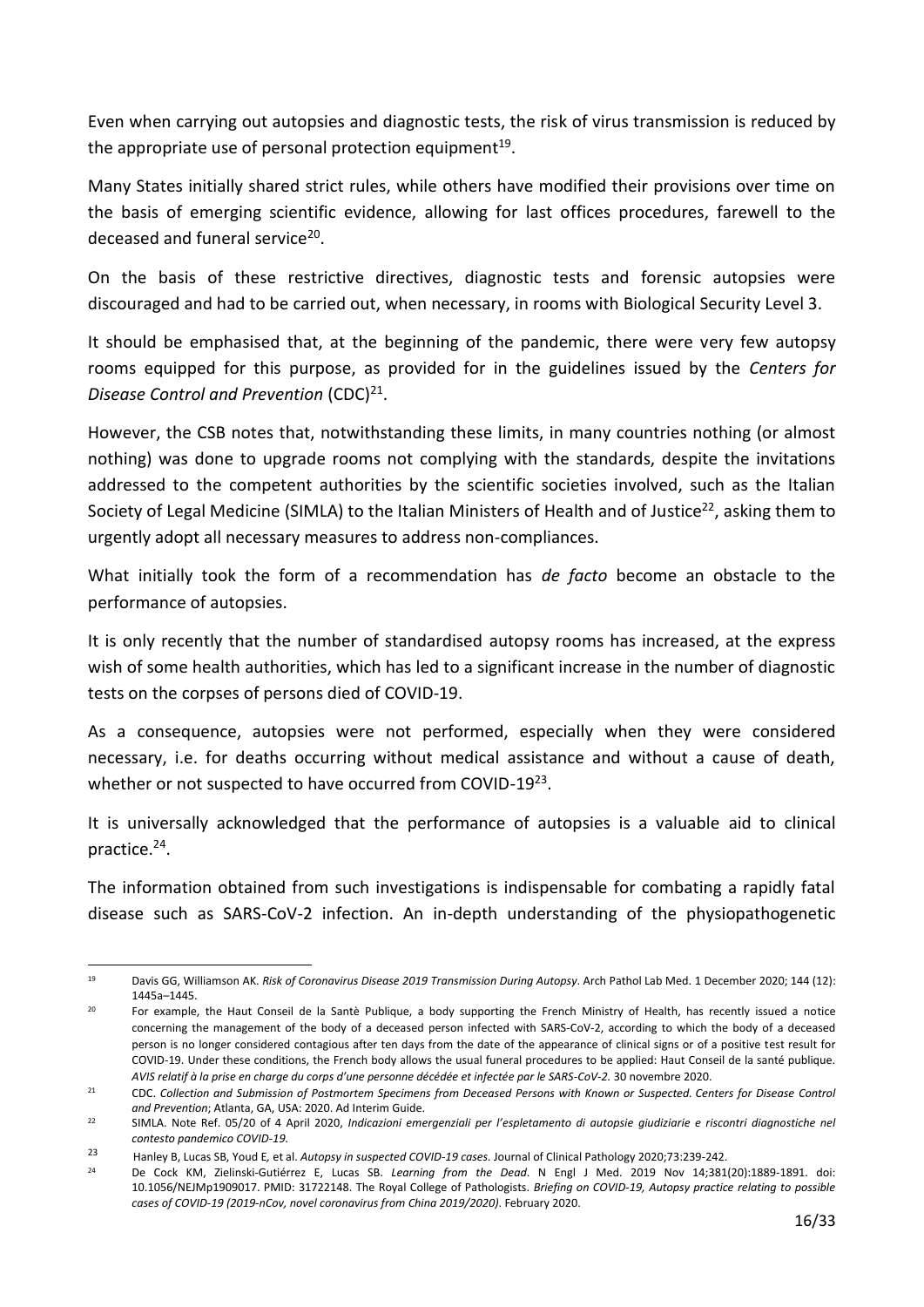mechanisms underlying the disease makes it possible to implement effective therapeutic strategies, modify those already undertaken or seek new ones<sup>25</sup>.

In addition, performing an autopsy on individuals who have had a previous SARS-CoV-2 infection could provide information on the long-term effects of this yet unknown disease.

In other words, the performance of autopsies at the beginning of the pandemic would not only have provided important information about the causes of the increase in deaths we have witnessed in recent months, clarifying the emblematic and popular question of "dying with" or "dying of" COVID-19, but above all would have made it possible to understand the etiopathogenetic mechanisms responsible for death and, through these, to manage the course of treatment differently.

In this context, the CSB points out that the very few autopsies performed at the beginning of the pandemic<sup>26</sup>, together with clinical information, made it possible to identify a multi-organ involvement of the disease on a vasculopathic basis and, consequently, to radically change the management, even at home, of therapy.

In addition to the unquestionable clinical benefit discussed above from the perspective of protecting collective health, knowledge of the causes of death is an absolute right of patients in every case, even though they cannot directly exercise or benefit from it.

The recognition of this right, including the use of diagnostic tests if the conditions for their performance are met, protects the dignity of the person, especially in a context of difficult humanisation of care due to the pandemic.

Failure to recognise this right takes the doctor-patient relationship back to the now obsolete tradition of paternalistic medicine, according to which little or no importance was attached to the need for patients to be aware of - and participate in - the therapeutic strategies applied to them.

Therefore, the CSB believes that the performance of autopsies is connected with the protection of health professionals in the workplace<sup>27</sup>, without forgetting, however, that forensic pathologists, as well as anatomo-pathologists, daily face high-risk situations in their work, as in the case of investigations carried out on persons suffering from chronic viral hepatitis, HIV or other infectious diseases.

For this reason, the risk associated with the performance of autopsies on corpses of persons with, or suspected of having, COVID-19 takes on the value of a calculated risk, to the service of public health.

<sup>25</sup> Pomara C, Li Volti G, Cappello F. *COVID-19 Deaths: Are We Sure It Is Pneumonia? Please, Autopsy, Autopsy, Autopsy!* J Clin Med. 2020 Apr 26;9(5):1259. doi: 10.3390/jcm9051259. PMID: 32357503; PMCID: PMC7287760.

<sup>&</sup>lt;sup>26</sup> Wichmann D, Sperhake JP, Lütgehetmann M, Steurer S, Edler C, Heinemann A, Heinrich F, Mushumba H, Kniep I, Schröder AS, Burdelski C, de Heer G, Nierhaus A, Frings D, Pfefferle S, Becker H, Bredereke-Wiedling H, de Weerth A, Paschen HR, Sheikhzadeh-Eggers S, Stang A, Schmiedel S, Bokemeyer C, Addo MM, Aepfelbacher M, Püschel K, Kluge S. *Autopsy Findings and Venous Thromboembolism in Patients With COVID-19: A Prospective Cohort Study.* Ann Intern Med. 2020 Aug 18;173(4):268-277. doi: 10.7326/M20-2003. Epub 2020 May 6. PMID: 32374815; PMCID: PMC7240772.

<sup>27</sup> COMLAS E SIAPEC-IAP. *COVID-19 [respiratory infection.](https://www.siapec.it/public/uploads/archiviodocumenti/PRD%20COVID-19-9%20FV%20clean.pdf) [DOCUMENT ON AUTOPSY AND DIAGNOSTIC TEST](https://www.siapec.it/public/uploads/archiviodocumenti/PRD%20COVID-19-9%20FV%20clean.pdf)*. 20 March 2020.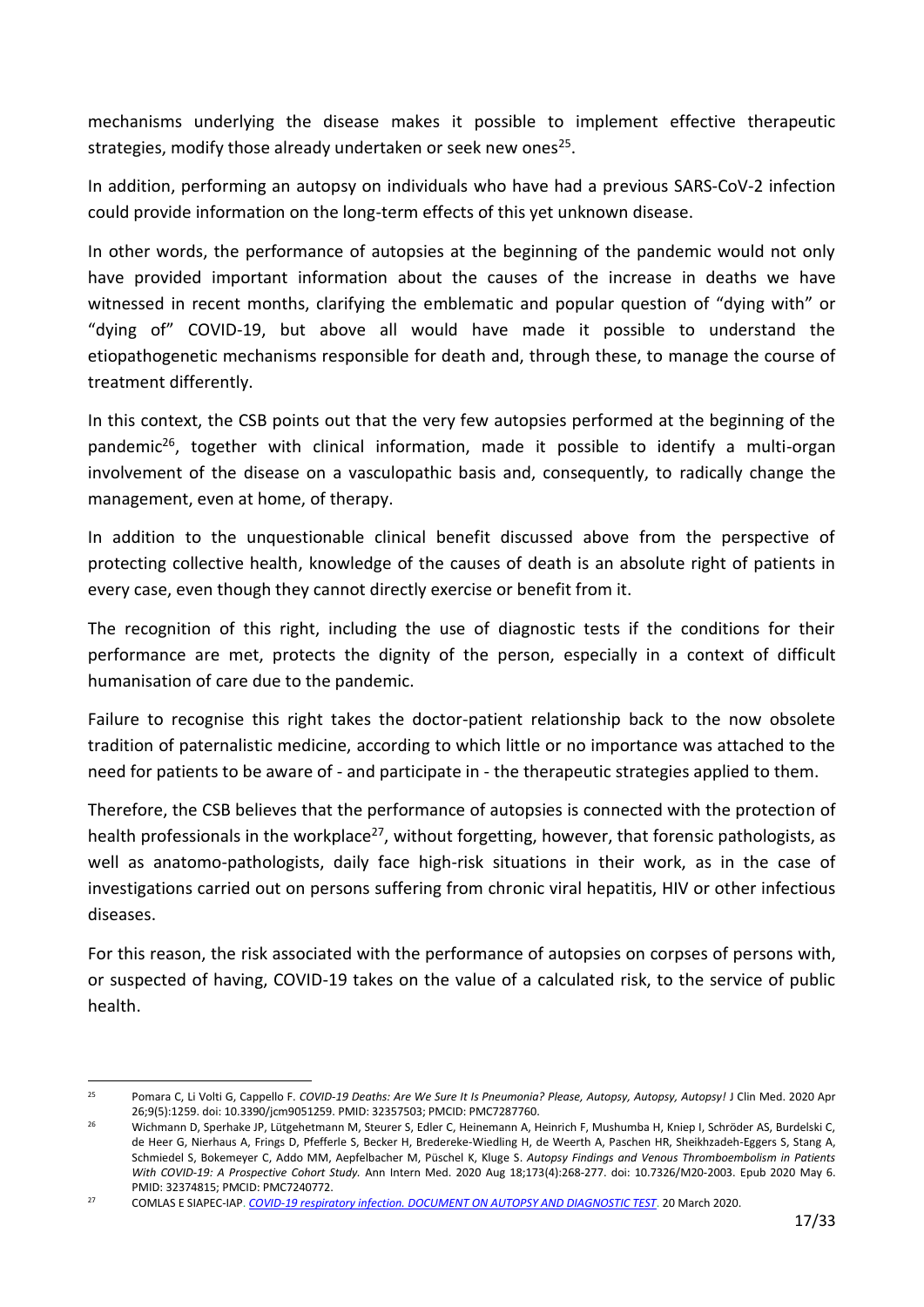This right is therefore to the service of the community, so that life and illness do not end with death, and death can come to the rescue of life (*"Hic est locus ubi mors gaudet succurrere vitae"*).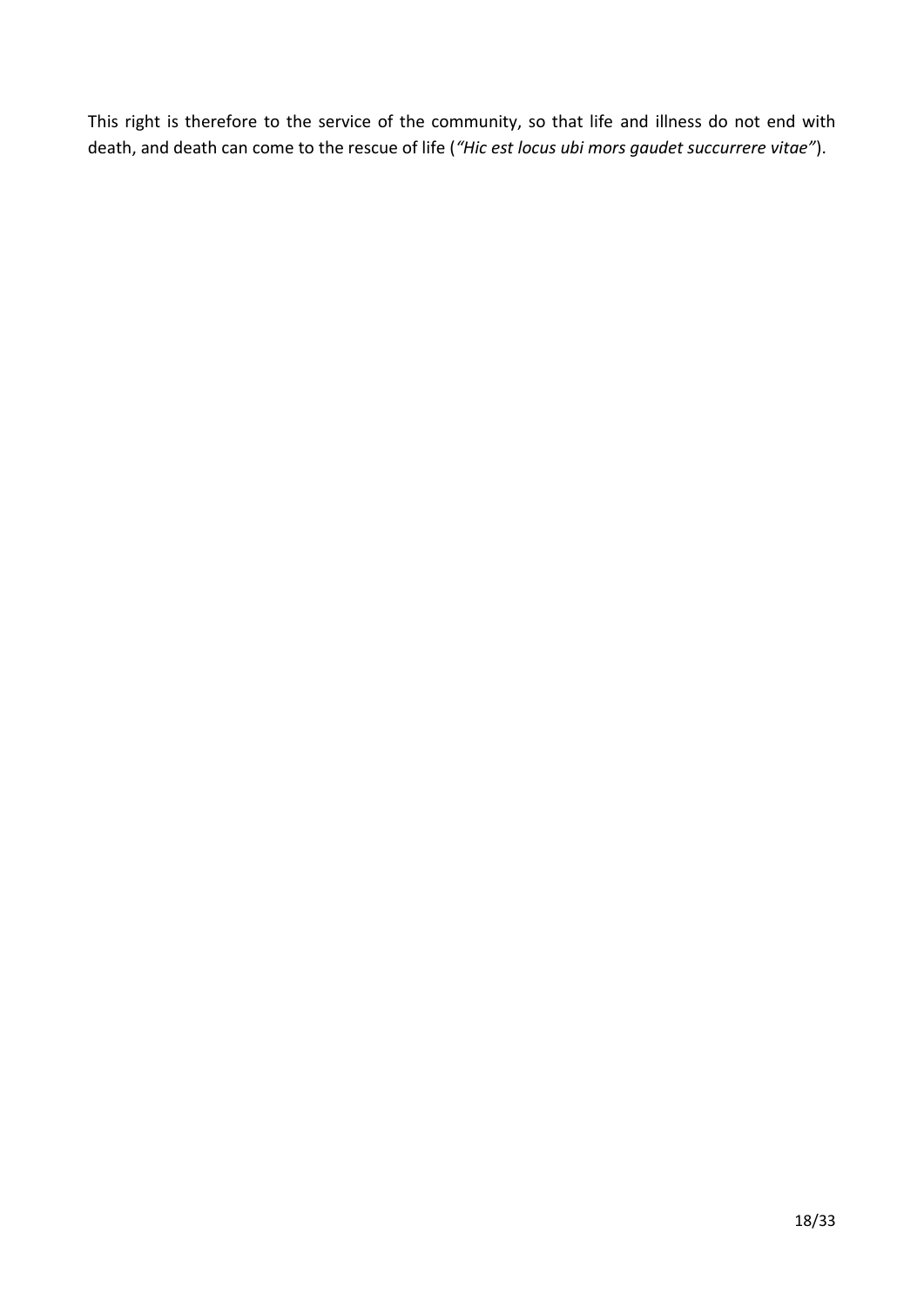## <span id="page-18-0"></span>**HUMANISATION OF CARE IN PAEDIATRIC WARDS AND PREVENTION OF CHILD DISTRESS**

The presence of a relative at the bedside of a sick person is essential mainly in the field of paediatrics, because of that particular symbiosis between mother and child, which completely excludes separation, especially when the child is suffering, and which many recognise as a single suffering.

Research on the benefits of mother-infant bonding for early childhood health indicates that the human brain and immune system develop best when, moment by moment, the child's senses are affectively nurtured and actively stimulated and engaged by the mother<sup>28</sup>.

Furthermore, studies investigating the consequences of bonding in early childhood suggest that children, adolescents and eventually adults who have bonded strongly with their primary caregiver during childhood demonstrate not only a better health but also a better emotional balance and better stress reduction strategies. In addition, they develop emotional capacities such as empathy, kindness and compassion (neural traits that appear to be enduring, rather than temporary emotional conditions).<sup>29</sup>.

If they lose the bond they have started to experience in the womb, children lose security, may experience abandonment, severe sadness and distress, both mental and physical, also due to the loss of sensory stimuli from the mother (touch, smell, taste, sound and sight of her and other family members), and, as a result of the stress caused by abandonment, they may not develop emotional resilience.<sup>30</sup>.

An Italian study on the effects of the pandemic on children with disabilities from 0 to 3 years of age, carried out by "La Nostra Famiglia" operators on their patients, showed some effects also on this group of children.<sup>31</sup>.

<sup>28</sup> Tichelman E, Westerneng M, Witteveen AB, van Baar AL, van der Horst HE, de Jonge A, et al. *Correlates of prenatal and postnatal motherto-infant bonding quality: A systematic review.* PLoS ONE 14(9): e0222998. 2019. [https://doi.org/10.1371/journal.pone.0222998.](https://doi.org/10.1371/journal.pone.0222998)  Tichelman E, Westerneng M, Witteveen AB, van Baar AL, van der Horst HE, de Jonge A, et al. *Correlates of prenatal and postnatal motherto-infant bonding quality: A systematic review.* PLoS ONE 14(9): e0222998. 2019[. https://doi.org/10.1371/journal.pone.0222998.](https://doi.org/10.1371/journal.pone.0222998)

<sup>29</sup> Wan MW, Downey D, Strachan H, Elliott R, Williams SR, Abel KM. *The Neural Basis of Maternal Bonding*. PLoS ONE 9(3): e88436. 2014. <https://doi.org/10.1371/journal.pone.0088436> E 14(9): e0222998. [https://doi.org/10.1371/journal.pone.0222998.](https://doi.org/10.1371/journal.pone.0222998) Studies exploring the biology and effectiveness of kindness show the importance of a mother's positive emotionality towards her child. Therefore, while the lack of genuine acts of kindness can have a detrimental effect on an infant's physical and mental health, the opposite is also true, and kind, stimulating and affectionate attention can reverse destructive neural traits. The brain continues to change according to our emotional life and, contrary to previous paradigms that an infant's brain is not sufficiently developed at birth to experience the physical and emotional agony caused by abandonment, it is now clear that an infant's brain, although not fully grown, perceives all emotions.

<sup>30</sup> Winston R, & Chicot R. *The importance of early bonding on the long-term mental health and resilience of children.* London journal of primary care, 8(1), 12–14. 2016. [https://doi.org/10.1080/17571472.2015.1133012.](https://doi.org/10.1080/17571472.2015.1133012) Howard K, Martin A, Berlin LJ, & Brooks-Gunn J. *Early mother-child separation, parenting, and child well-being in Early Head Start families.* Attachment & human development, 13(1), 5–26. 2011. *[https://doi.org/10.1080/14616734.2010.488119.](https://doi.org/10.1080/14616734.2010.488119)* Medina IMF, Granerò-Molina J, Fernandez-Sola C, Padilla [JMH,](http://j.mh/) Camacho M. (2017). *Bonding in neonatal intensive care units: Experiences of extremely preterm infants' mothers.* In *Woman and Birth* (August 2018) Volume 31, Issue 4. Pages 325-330.

<sup>31</sup> Worth mentioning is the survey Radar promoted by "La Nostra Famiglia" of Bosisio Parini (EspeRienze nell'emergenzA COVID-19 nei bambini con disabilità e nei loro genitori), which focused on children with speech and learning disabilities, motor deficits, autism spectrum disorder, intellectual disabilities.... The researchers found in children of all ages a significant increase in certain "problem behaviours", which indicates a greater difficulty in regulating emotions. For one third of the children, an average increase in withdrawal behaviour, anxious-depressive behaviour, attention problems and aggressive behaviour was recorded. In addition, parental stress emerged clearly, but also resilience, which indicates a greater difficulty in regulating emotions. [https://emedea.it/medea/it/news-it/329-covid-e](https://emedea.it/medea/it/news-it/329-covid-e-distanziamento-sociale-il-disagio-psicologico-nei-bambini-con-disabilita-e-nelle-loro-famiglie)[distanziamento-sociale-il-disagio-psicologico-nei-bambini-con-disabilita-e-nelle-loro-famiglie.](https://emedea.it/medea/it/news-it/329-covid-e-distanziamento-sociale-il-disagio-psicologico-nei-bambini-con-disabilita-e-nelle-loro-famiglie)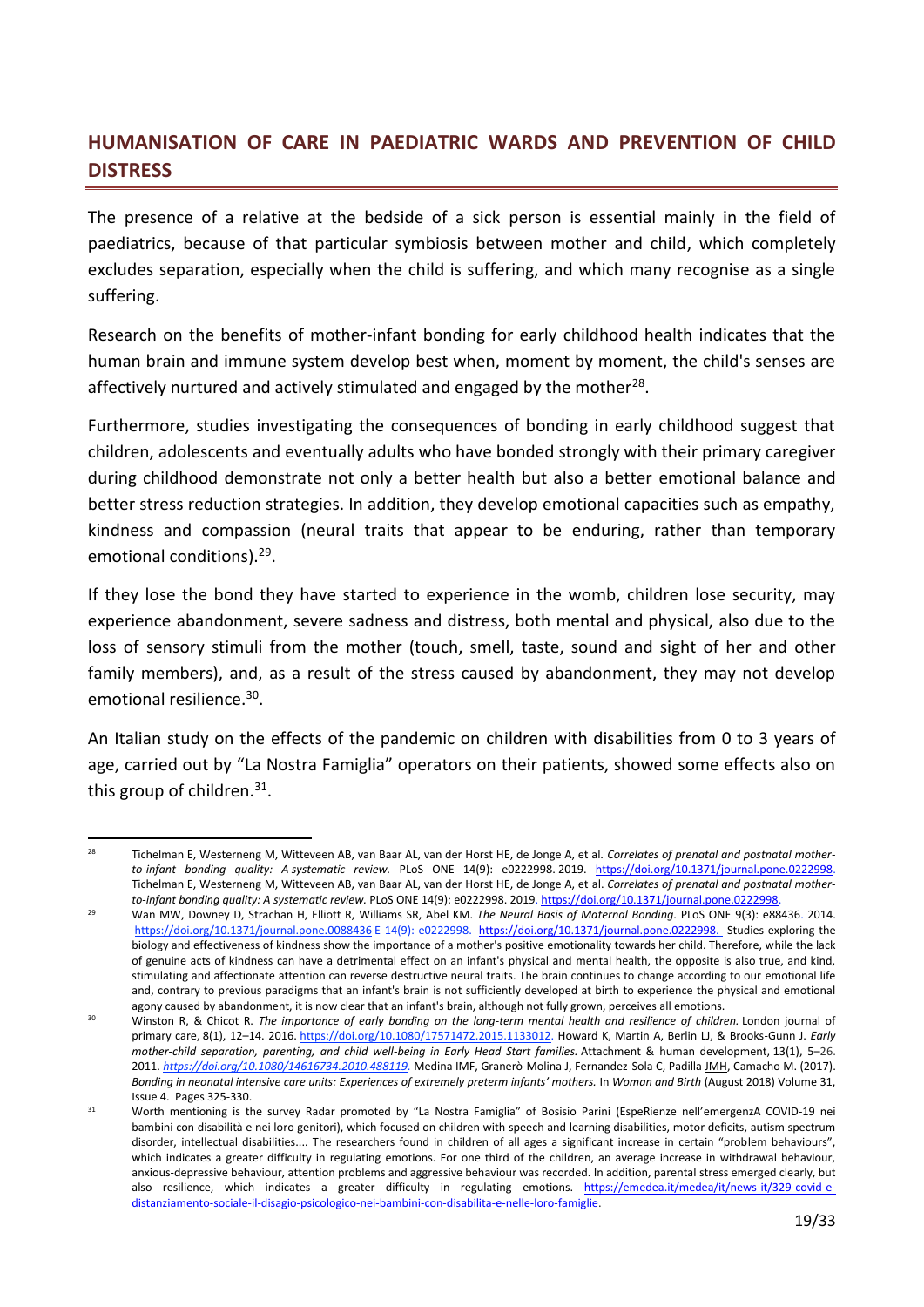For these reasons, and because the mother experiences the same feelings of anguish and anxiety caused by separation from her child, an increasing number of hospitals also provide mothers with beds and services close to their sick children.

The pandemic emergency has confirmed, in a global manner, that the absolute or relative separation imposed by circumstances at the time of birth particularly affects the health of the mother and child. Moreover, numerous studies on the impact of the COVID-19 pandemic on pregnancy and childbirth show that pregnant women and foetuses are at no greater risk of being infected or contracting the disease than the general population.<sup>32</sup>.

In addition, some data on the presence of antibodies against COVID-19 in infants following vaccination by their mothers during pregnancy<sup>33</sup> confirm the transfer of antibodies, already seen with other vaccines, from the woman to her baby via the umbilical cord.

The creation of a pregnancy and breastfeeding registry to establish the efficacy and safety of COVID-19 vaccines in pregnant and new mothers could facilitate the entry and staying of mothers in neonatal wards.

Indeed, mothers who are positive for COVID-19 and adopt the appropriate precautionary measures have a very low risk of infecting their newborn baby. Therefore, if they have mild symptoms, they can avoid separation from their babies because the benefits of rooming-in and breastfeeding outweigh the risk of infection. 34 .

In the light of the above, infected mothers in good clinical condition and willing to do so should be encouraged to care for their babies, including by breastfeeding, after being well instructed on the preventive measures to be taken<sup>35</sup>.

However, already immediately after birth, isolation and lack of social support can adversely affect both, due to the acute aggravation of the typical anxiety of the unknown generated by any kind of quarantine, especially during pregnancy<sup>36</sup>, and which often takes the form of stress reactions<sup>37</sup>, depression, irritability and insomnia, and even increases suicide risk<sup>38</sup>.

Indeed, an Italian study<sup>39</sup> confirmed what had already been reported internationally: in the COVID-19-related period of isolation, women giving birth experienced perinatal anxiety and depression much more frequently than in the previous year<sup>40</sup>.

<sup>32</sup> Topalidou A, Thomson G, Downe S. *COVID-19 and maternal mental health: are we getting the balance right.* MedRxiv 2020. doi: 10.1101/2020.03.30.20047969.

<sup>33</sup> Gilbert P, Rudnick C. *Newborn Antibodies to SARS-CoV-2 detected in cord blood after maternal vaccination.* medRxiv 2021.02.03.21250579; doi: <https://doi.org/10.1101/2021.02.03.21250579> .

<sup>34</sup> [Ronchi A, Pietrasanta C, Zavattoni M, et al.](https://jamanetwork.com/journals/jamapediatrics/fullarticle/2773311) *Evaluation of Rooming-in [Practice for Neonates Born to Mothers With Severe Acute Respiratory](https://jamanetwork.com/journals/jamapediatrics/fullarticle/2773311)  Syndrome [Coronavirus 2 Infection in Italy](https://jamanetwork.com/journals/jamapediatrics/fullarticle/2773311)*. JAMA Pediatr. 2021;175(3):260–266. doi:10.1001/jamapediatrics.2020.5086.

<sup>&</sup>lt;sup>35</sup> Constant use of a mask when approaching the newborn baby and during breastfeeding, careful hand hygiene and keeping the cot away from the mother's bed.

<sup>36</sup> Brooks SK. et al. *The psychological impact of quarantine and how to reduce it: rapid review of the evidence.* Lancet 2020;395(10227):912- 20.

<sup>&</sup>lt;sup>37</sup> Di Giovanni C. et al. *Factors influencing compliance with quarantine in Toronto during the 2003 SARS outbreak. Biosecur Bioterror 2004;* 2(4):265-72.

<sup>&</sup>lt;sup>38</sup> Gunnell D. et al. *Suicide risk and prevention during the COVID-19 pandemic*. Lancet Psychiatry 2020;7(6):468-71.<br><sup>39</sup> Tanardo V. et al. *Beychological impact of COVID-19 quaranting maggures in porthogetory Italy on m* 

Zanardo V. et al. Psychological impact of COVID-19 quarantine measures in northeastern Italy on mothers in the immediate postpartum *period.* Int J Gynaecol Obstet 2020;150(2):184-88.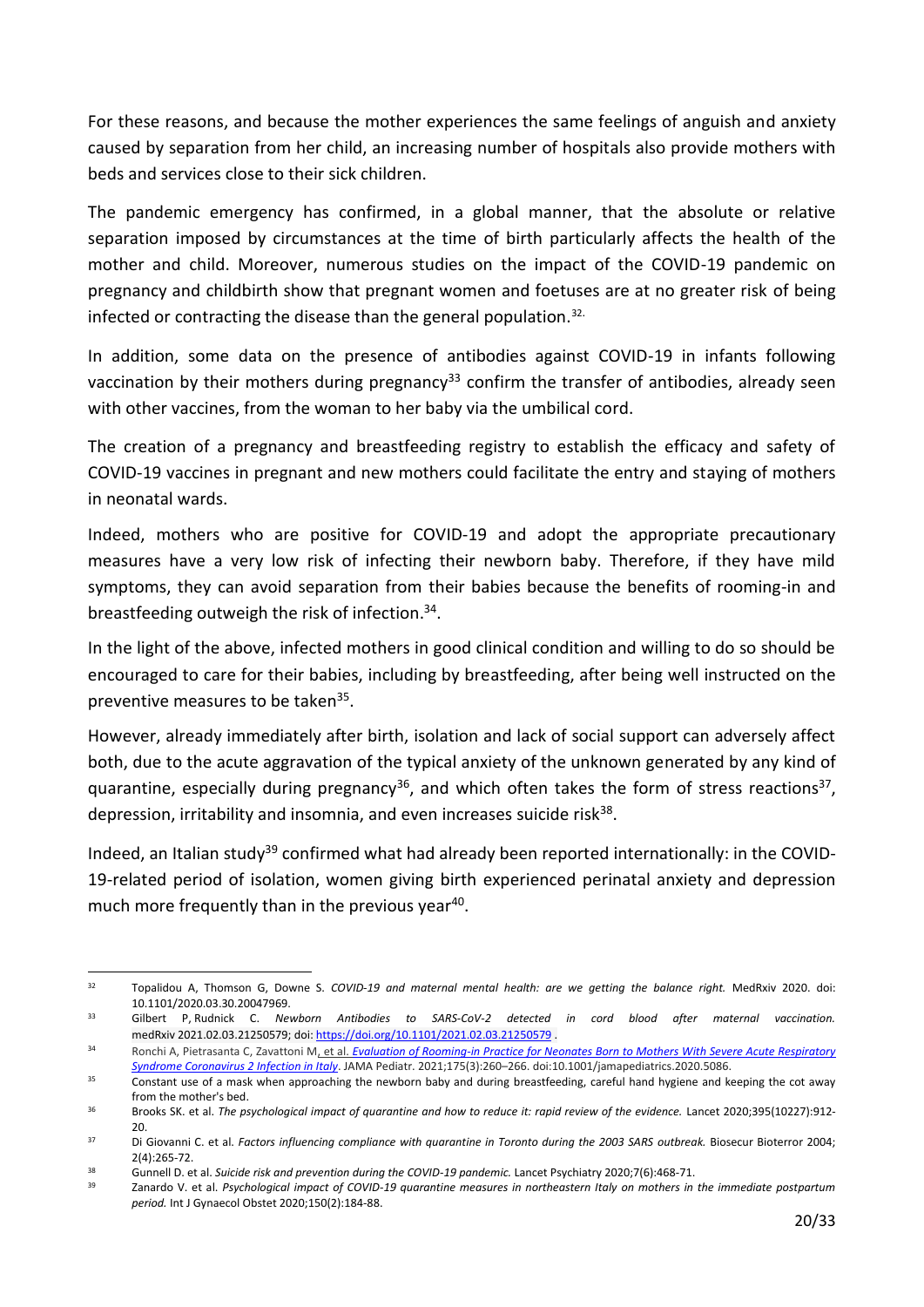This seems to depend largely on the loss of the physical presence of so many relatives and friends who normally contribute to the new parents' protective network $41$ , positively influencing the mother's mental health and counteracting a possible latent suicidal tendency, which is always possible at a very delicate time in the mother's emotional and social life<sup>42</sup>.

Such an event occurred frequently, especially - but not only - in the initial period of the pandemic, in many US hospitals. After delivery, such hospitals recommended minimising the risk of contagion by separating newborns from infected mothers and entrusting them to the care of fathers or relatives, who would breastfeed the babies with the milk extracted from their mothers, wearing personal protection equipment<sup>43</sup>.

If this was not, or is not, possible, a separation screen was, and still is, placed in the room, while keeping the cot two metres away from the bed of the mother<sup>44</sup>, who is always asked to wear a mask and wash her hands thoroughly before breastfeeding<sup>45</sup>.

Faced with such limitations, new mothers may adopt an optimistic attitude and choose to breastfeed themselves, or refuse to breastfeed.

In the latter case, there is often intimate discomfort about the choice made, sometimes exaggerated by the attitudes of family members or the care team, who can unintentionally generate inappropriate feelings of guilt.

This explains the need for careful training in this area, also for ward staff<sup>46</sup>, in the awareness that neonatal separation contradicts all current notions about the need for early contact with the mother's breast<sup>47</sup> for the harmonious and stable development of the newborn<sup>48</sup>.

Indeed, newborn babies absolutely need to establish an intense relationship by exchanging looks with their mother in order to lay the foundations of a normal neuro-behavioural development. This also favours the establishment of a positive maternal relationship, rather than a sudden reaction of rejection of the baby by the mother, which is always possible.

<sup>43</sup> Dotters-Katz SK. et al. *Considerations for Obstetric Care during the COVID-19 Pandemic.* Am J Perinatol 2020;37:773**–**779.

[06/optimising\\_mother\\_baby\\_contact\\_and\\_infant\\_feeding\\_in\\_a\\_pandemic\\_version\\_2\\_final\\_24th\\_june\\_2020.pdf](https://www.rcpch.ac.uk/sites/default/files/2020-06/optimising_mother_baby_contact_and_infant_feeding_in_a_pandemic_version_2_final_24th_june_2020.pdf)

<sup>&</sup>lt;sup>40</sup> Wu Y. et al. *Perinatal depressive and anxiety symptoms of pregnant women along with COVID-19 outbreak in China. Am J Obstet Gynecol* 2020;223(2):240e1-e9. Berthelot N. et al. *Uptrend in distress and psychiatric symptomatology in pregnant women during the Coronavirus disease 2019 pandemic.* Acta Obstet Gynecol Scand 2020;99(7):848-55.

<sup>41</sup> Corbett GA, Milne SJ, Hehir MP, Lindow SW, O'connell MP. *Health anxiety and behavioural changes of pregnant women during the COVID-19 pandemic.* Eur J Obstet Gynecol Reprod Biol 2020;249:96-97.

<sup>42</sup> Gunnell D. et al. *Suicide risk*…, cit. Lega I et al., *Regional maternal mortality working group. Maternal suicide in Italy.* Arch Womens Ment Health 2020;23(2):199-206. Camoni L. et al*. A screening and treatment programme to deal with perinatal anxiety and depression during the COVID-19 pandemic.* Epidemiol Prev 2020; 44 (5-6) Suppl 2:369-373.

<sup>44</sup> CDC. *Interim Guidance on Breastfeeding for a Mother Confirmed or Under Investigation For COVID-19*. [http://www.e](http://www.e-lactancia.org/media/papers/Interim_Guidance_on_Breastfeeding_for_a_Mother_COVID-19-CDC-2020.pdf)lactancia.org/media/papers/Interim\_Guidance\_on\_Breastfeeding\_for\_a\_Mother\_COVID-19-CDC-2020.pdf.

<sup>45</sup> Dotters-Katz SK, Hughes BL. Considerations for Obstetric Care during the COVID-19 Pandemic. Am J Perinatol. 2020 Jun;37(8):773-779. <sup>46</sup> Renfrew MJ. et al. *Optimising mother‐baby contact and infant feeding in a pandemic. Rapid review.* 2020. [https://www.rcpch.ac.uk/sites/default/files/2020-](https://www.rcpch.ac.uk/sites/default/files/2020-06/optimising_mother_baby_contact_and_infant_feeding_in_a_pandemic_version_2_final_24th_june_2020.pdf)

<sup>47</sup> Pérez**‐**Escamilla R. et al.*. Impact of the Baby‐friendly Hospital Initiative on breastfeeding and child health outcomes: A systematic review.* Maternal & Child Nutrition, 2016, 12(3),402**–**417. Renfrew MJ. et al. *Sustaining quality midwifery care in a pandemic and beyond.* Midwifery, 2020, 88, 102759[. https://doi.org/10.1016/j.midw.2020.102759.](https://doi.org/10.1016/j.midw.2020.102759)

<sup>48</sup>Ahn SY. et al. *The effect of rooming‐in care on the emotional stability of newborn infants.* Korean Journal of Pediatrics. 2008, 51(12), 1315**–**1319. Brown A, Shenker N. *Experiences of breastfeeding during COVID‐19: Lessons for future practical and emotional support.* Matern Child Nutr. 2021;17:e13088. doi.org/10.1111/mcn.13088.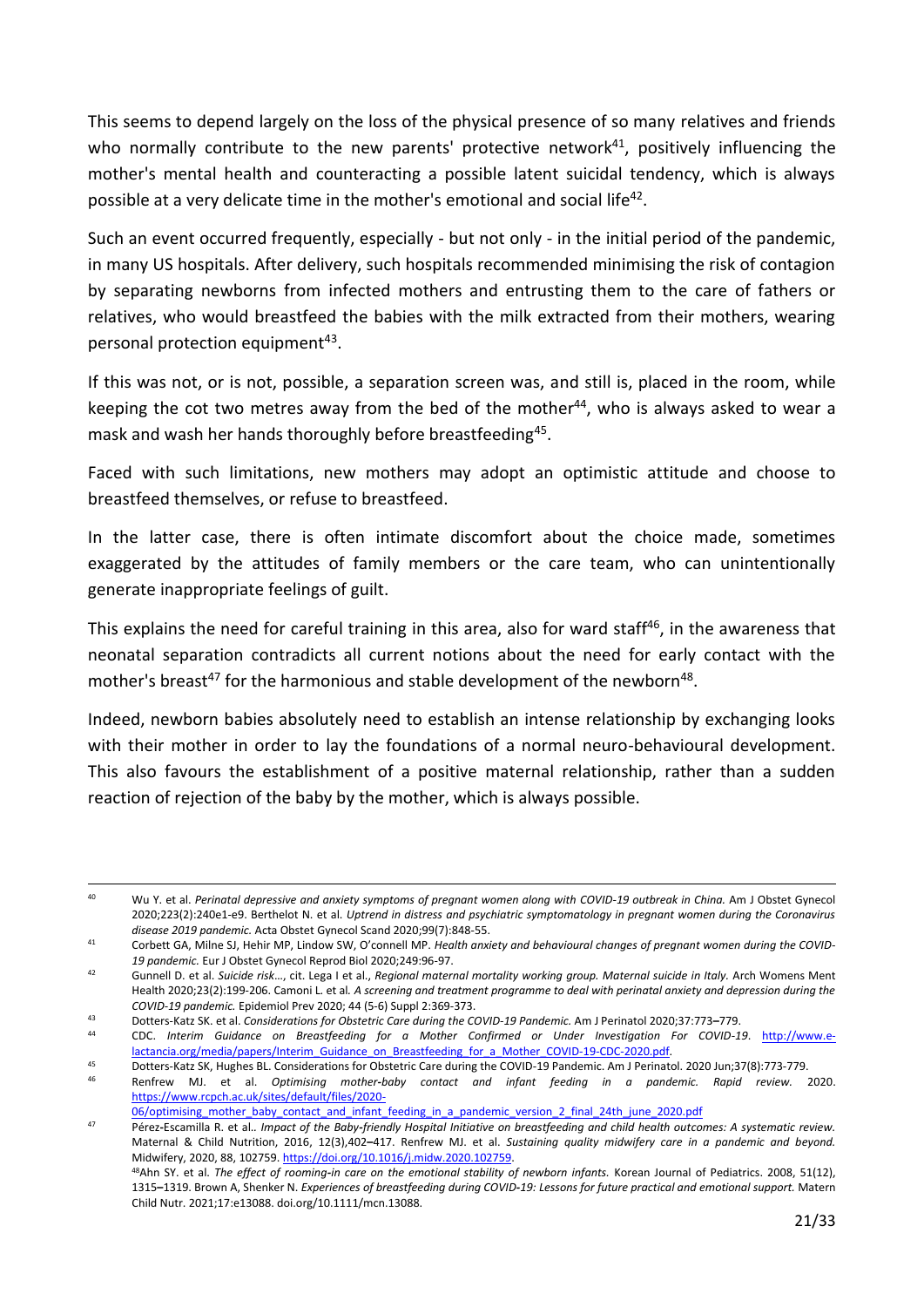In the light of the above, even a face mask interferes to some extent with early contact, which is made up of intense olfactory, tactile and, above all, visual stimuli<sup>49</sup>.

Recent literature reiterates the need to avoid the absence of direct eye-to-eye contact<sup>50</sup>. It favours instead an overall attitude by the care team to allow both parents access to the newborn baby, especially in terms of physical contact, and to provide the psychological support needed to help the mother-baby pair overcome any moments of separation that could not otherwise be avoided.<sup>51</sup> .

<sup>49</sup> Ong S. *How face masks affect our communication.* BBC Future. 2020, 9 June. [https://www.bbc.com/future/article/20200609-how-face](https://www.bbc.com/future/article/20200609-how-face-masks-affect-our-communication)[masks-affect-our-communication.](https://www.bbc.com/future/article/20200609-how-face-masks-affect-our-communication)

<sup>50</sup> Green J. et al. *The implications of face masks for babies and families during the COVID-19 pandemic: A discussion paper.* J Neonatal Nurs. 2021, Feb;27(1):21-25.

<sup>51</sup> Tscherning C. et al. *Promoting attachment between parents and neonates despite the COVID-19 pandemic.* Acta Paediatr. 2020, Oct;109(10):1937-1943. doi: 10.1111/apa.15455.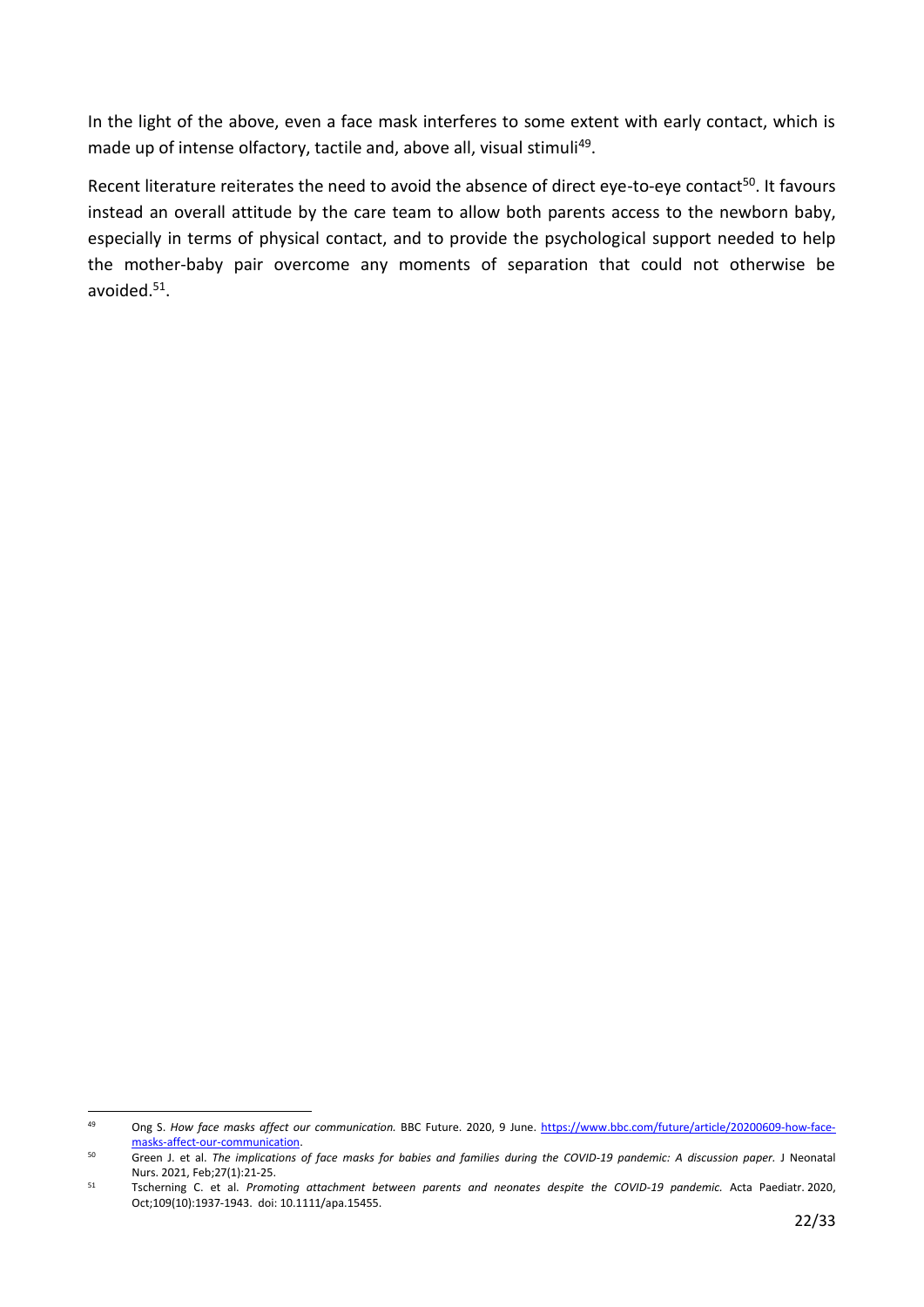## <span id="page-22-0"></span>**WOUNDED HUMANITY AND LONELINESS OF HEALTHCARE PROFESSIONALS**

Taking into account the Code of Ethics for Nurses of the Republic of San Marino<sup>52</sup> and what has been said in the paragraph of this document concerning the humanisation of care and of death in wards, the CSB considers it necessary, especially in the context of the COVID-19 pandemic, to pay particular attention to the difficulties faced not only by nurses, but by all healthcare personnel when the rules protecting public health advise against or, even worse, prohibit imprudent behaviour suggested by individual conscience or affectivity.

The pandemic has profoundly changed people's outlook on life: nothing is taken for granted anymore and everyone is paying more attention to details that until early 2020 were considered almost insignificant, in order to preserve their own and others' health.

Therefore, it is likely that such a revolution in everyday life will leave an indelible mark on all healthcare professionals, which will be reflected in the persistence of particularly careful and responsible behaviour even after the COVID-19 emergency has ended.

The ad hoc creation of hospital wards in an attempt to counteract the difficulties created by the pandemic as effectively as possible has led to a largely unprecedented situation for health professionals.

This situation is characterised by conflicts linked to the overload of often exhausting work shifts and by serious emotional tensions due to the lack of adequate personal protective equipment and, in some cases, the impossibility of using ordinary and other leaves as before due to pre-existing organisational gaps.

In this regard, the category under the greatest pressure was certainly that of nurses.

Indeed, because of close contact with patients and the shortage of staff, nurses, more than other professionals, were victims of isolation due to the constant fear of being infected with the virus as a result of close contact with the patient and, above all, of infecting their own family members, with the consequent forced removal from them.

Moreover, the role of nurses integrates two functions: the technical-scientific one and the relational one. The first one is perceived as very strong both within and outside the group, because, like all those working in the healthcare environment, nurses base their activities on scientific data.

However, the second one is most typically expressed through listening, communication and therapeutic relationship, and fully involves this category, although it is perhaps less clearly perceived by the general public.

The fundamental value shared by the two functions is the fact of taking care of the person with real and potential health problems as a whole, i.e. in full respect of the patient's emotional state.

<sup>52</sup> San Marino Nurses Association, *[Nursing Code of Ethics](file:///C:/Users/albin/Downloads/2093713CodiceAIS_Ingles.pdf)*. 2017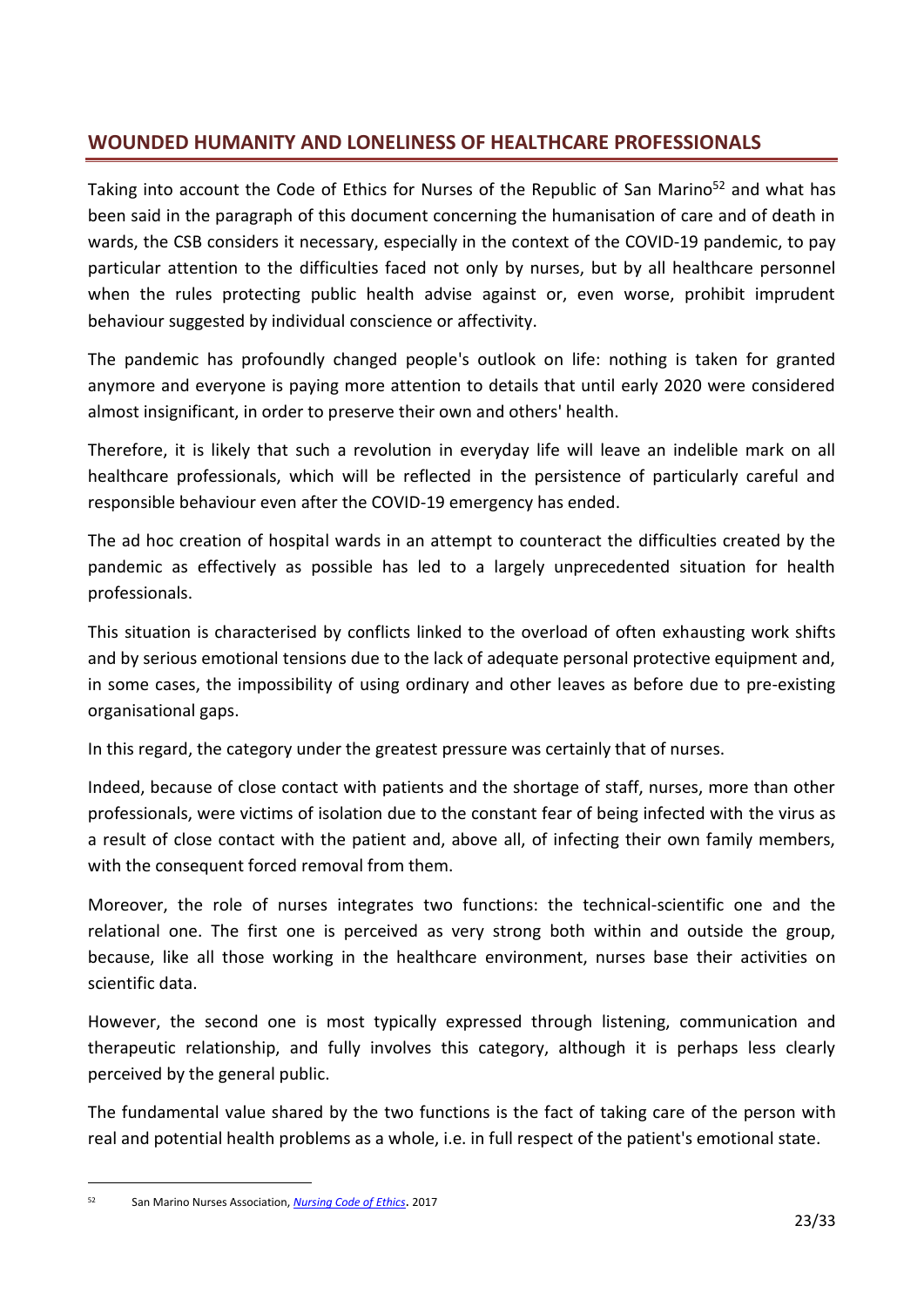The frustration that professionals experience today when faced with the dehumanisation of death, when they realise that it is impossible for them to be as close to their patients as they would like, entails a high risk of closing in on themselves, which is bound to amplify the seemingly unbridgeable gap between ideal and real situations.

Among the most destabilising factors are the high number of deaths and the sometimes very rapid course of the disease, characterised by sudden systemic crises that can rapidly worsen a clinical condition that appeared under control only a few hours earlier when the patient entered hospital.

Moreover, the staff mostly works on people who, affected by serious respiratory problems, are unable to cooperate in the collection of their medical history and therefore remain totally unknown to the system in terms of both comorbidity and previous and current therapies. Therefore, the staff is almost forced into a "blind" therapeutic intervention.

The greatest difficulty for all healthcare professionals, at the end of an unsuccessful battle, is communicating the death of a relative to family members, usually by telephone, for obvious reasons of isolation.

Although most of the professionals have already been vaccinated against the SARS-CoV-2 virus, they still feel a strong sense of anxiety, combined with the fear of contracting the infection or transmitting it to their family members, which in turn is a source of distress that will increase day by day.

The emotional experience of the staff is often further burdened by the functional overload of the National Health Service, requiring newly graduated nurses and doctors still in training to deal with emergencies for which more experience would normally be needed.

Always because of organisational shortcomings, professionals who have been in service for years are required to intervene in matters other than their own specialisation field and to continue to work even when they believe they are highly likely to have contracted the infection, albeit asymptomatically, due to close contact with patients with COVID-19.

The World Health Organisation (WHO) points out that the first step in protecting the health of healthcare professionals during an epidemic is to implement all necessary measures to protect their occupational safety.

Employers and managers of healthcare facilities should ensure that the necessary preventive and protective measures are taken, by making available adequate supplies of personal protective equipment (PPE) in sufficient quantities for those dealing with suspected or confirmed patients, and by consulting healthcare professionals on day-to-day aspects of occupational safety and health.

A serious lack of PPE was sometimes reported. However, it should be considered that during an epidemic, even when preventive and protective measures are adequate, other causal factors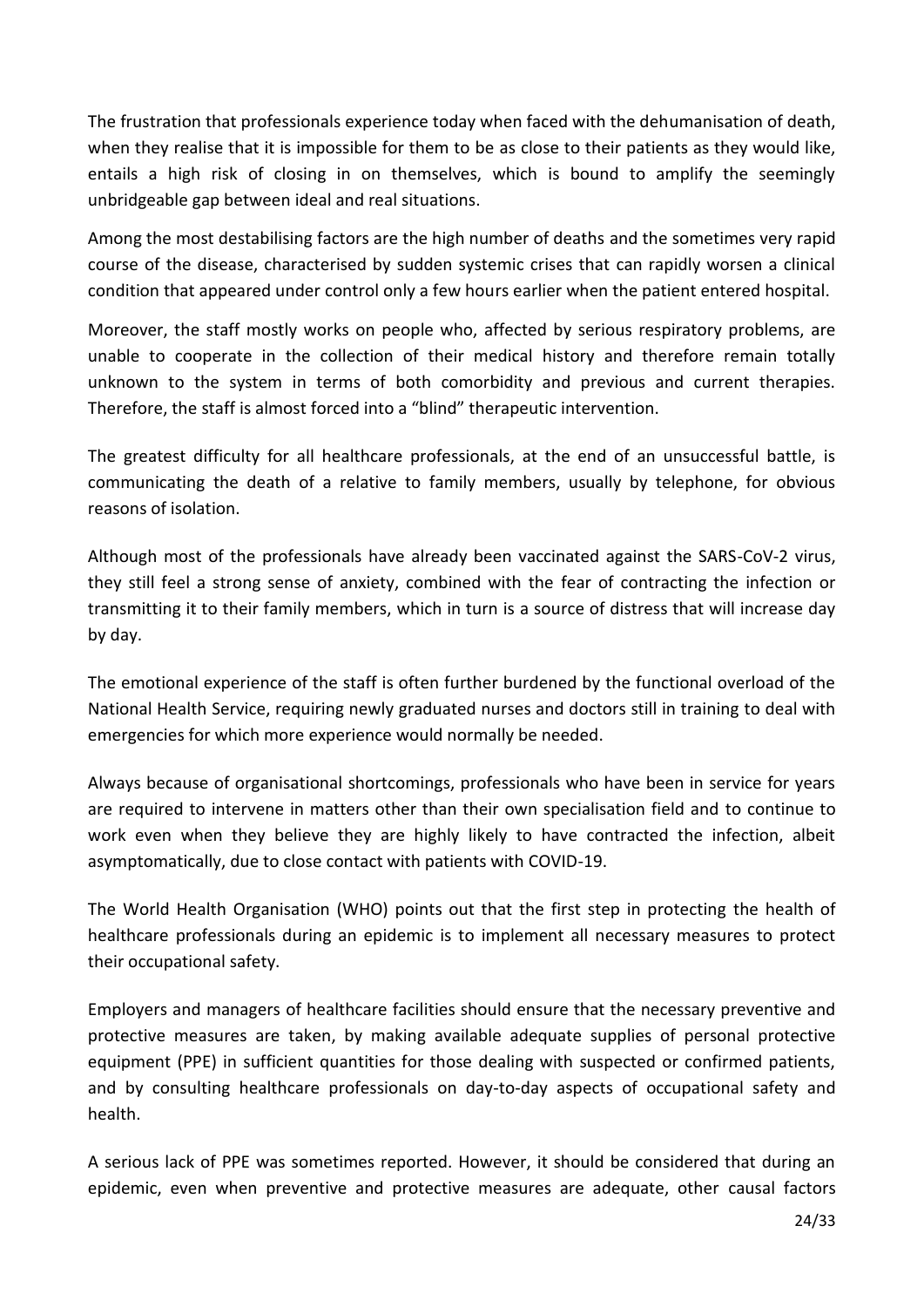contribute to the high level of psycho-emotional stress, in addition to those already widely described.

The latter are represented in particular by the periodic suffering caused by the loss of patients and colleagues and, in the strictly physiopathological sphere, by respiratory difficulties linked to the prolonged use of PPE in a restricted environment, an element that is perhaps underestimated but easily traceable to the accumulation of carbon dioxide in persons undergoing in various ways the rebreathing test<sup>53</sup>.

Professionals demonstrated enormous humanity.

The time when they were hailed as today's heroes is over. They now absolutely need not to be left alone to deal with the heavy burden of human frailty with which they have been, and still are, forced to live.

It is likely that professionals are not yet fully aware of the trauma they are experiencing and, overwhelmed by the rapid succession of events, they feel extremely tired, but they almost remove the feeling of fatigue to focus their attention on the only priority they perceive to be true, i.e. to maintain a high level of vigilance during working hours and to get as much restful sleep as possible during free hours.

Nonetheless, they experience a bleak feeling of helplessness, often mixed in various ways with an overwhelming, albeit unjustified, sense of guilt at seeing persons dying completely alone in the ward, without even the comfort of family members, and at the same time at feeling invaded by an unspeakable instinct of self-defence in the form of fear of being infected, which curbs the impulsive expressions of humanity and paralyses body and soul.

The certainty that continuous defeats are inevitable and the disappointment of seeing their image as "all-powerful healers" profoundly undermined generate great suffering in those who have chosen to work as healthcare professionals precisely in order to treat and heal persons and who therefore need good results to feel fulfilled in their work.

Therefore, with the new pandemic, they need to re-elaborate their image, revise their ideals and give a new meaning to the verb "treat", adapting it to different spaces and times.

It is necessary to balance the ideal of "healing-fighting-solving" with the ideal of "caring-relievinghelping", which is more understandable and satisfying for the patient, as well as always achievable. This ideal can be expressed in terms of know-how, finally understood not only as technical but also as relational.

In the light of the above, it is crucial to emphasise the difference between *treating* and *caring*.

<sup>53</sup> Rebreathing test: a method used in general anaesthesia and for functional respiratory testing or cardiac output assessment, which consists of assessing closed-circuit breathing by capturing in special devices carbon dioxide and exhaled gases accumulated inside a nose-mouth mask[. https://www.cosmed.com/hires/innocorCO\\_flyerbrochure\\_A4\\_C05035-01-93%20\\_IT\\_web.pdf.](https://www.cosmed.com/hires/innocorCO_flyerbrochure_A4_C05035-01-93%20_IT_web.pdf)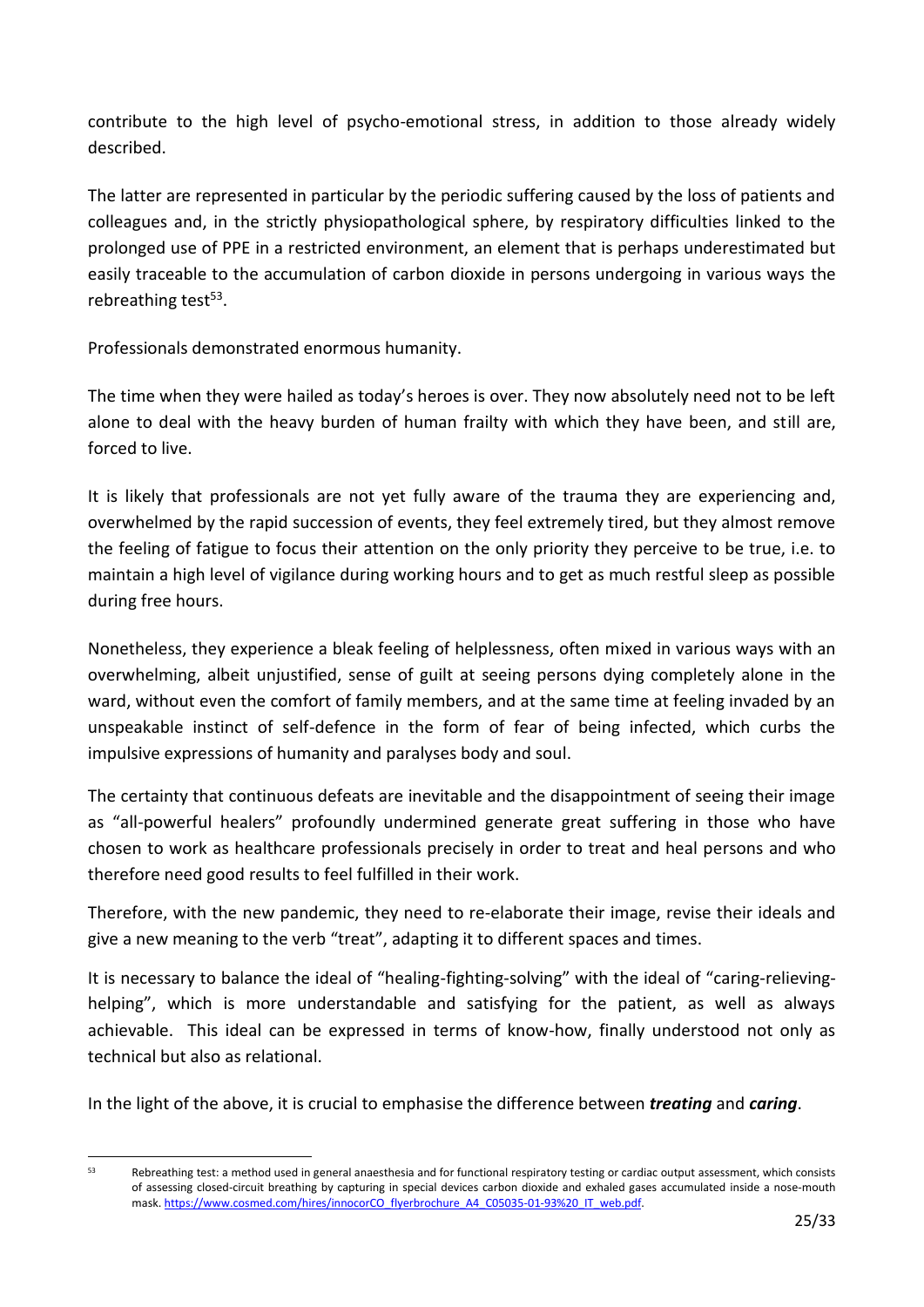Indeed, even when there is no *treatment* available, in the sense of a decisive therapy, healthcare professionals can *take care* of patients by alleviating their physical and psychological suffering and by offering their reassuring presence as much as possible.

Taking care of patients includes the human relationship between patients and the medical staff, which is often essential to encourage a positive reaction of patients to the disease, strengthening their immune defences.

Moreover, in their professional lives, doctors and nurses periodically experience fatal illnesses or ineffective treatments. However, during the pandemic they have no control over too many elements that can upset the already precarious equilibrium of the persons entrusted to them, with the aggravating factor of the limited availability of highly effective protocols and therapies.

Many doctors are crushed under the weight of the responsibility of constantly having to face the "mission impossible" of making decisions with irreversible consequences at a safe distance and in a very short time, without being able to rely neither on proven treatment strategies, nor on contact with patients.

Many nurses, on the other hand, are tormented by the terrified gazes of patients locked in the solitude of their respirators and are unable to recover the necessary serenity of mind at the end of the working day. Back at home, they find a physically safe haven, but encounter difficulties in sharing this professional drama with someone who can listen without being in turn shocked by that immense suffering.

Dealing with sick persons involves considerable psychic energy and generates stress when the relationship becomes intimate and emotionally engaging, thus undermining defence mechanisms.

Sick persons experience strong and explosive emotions, among which fear, anguish, anger, sadness, depression, aggression and guilt. In a very close relationship such as that between the healthcare professional and the sick person, these emotions tend to be transmitted on every communication occasion and become contagious and burning.

Patients in isolation are afraid of a situation that they can hardly understand and for this very reason have a deep and inexhaustible desire for contact, which however cannot be satisfied due to the need to protect all possible contacts.

The nurse, acting as a link between the patient and the doctor who decides on the most appropriate course of treatment, is able to recognise the patient's need, but is frustrated by the impossibility to effectively intervene to this end.

In case of technologically more advanced patients, the new mobile phones and PDAs make it possible to maintain contact with family members, thus overcoming, at least partially, the unbearable loneliness involving all those who are in isolation. On the other hand, the elderly, who are less technologically advanced, suffer a lot because they remain locked in the white, aseptic "prison" of dedicated wards, from which they know perfectly well they cannot escape.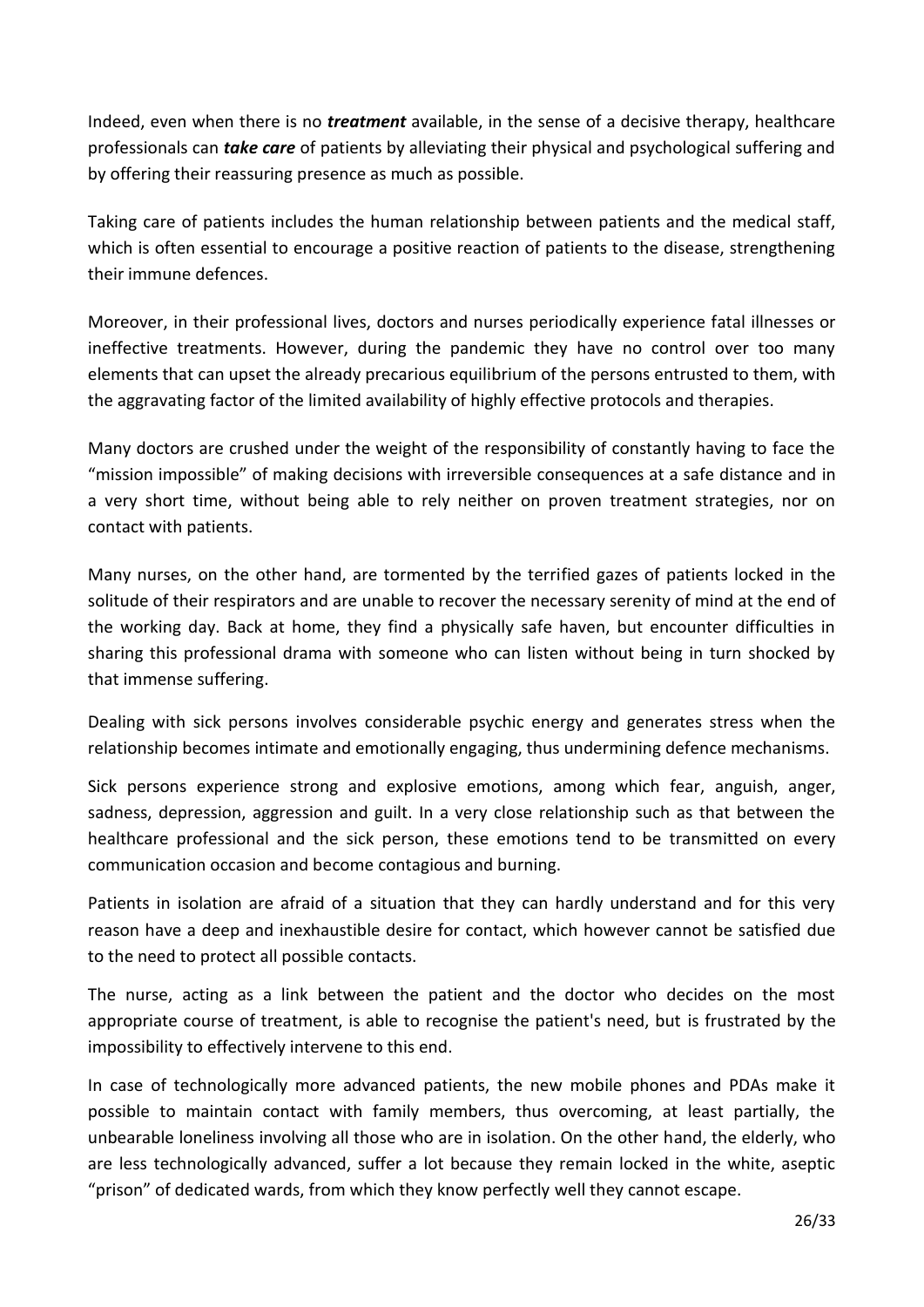This suffering is immediately apparent to nurses who, however, while being able to understand everything, cannot meet patients' wishes as they would like because of health requirements.

The consequent sense of failure can lead to anger, which in turn can give way to sadness and compassion. These feelings do not disappear in the short term and, indeed, they linger as traumatising events accumulate and become an absolutely unbearable situation.

Unfortunately, in the end, in the absence of adequate training and a contact person to whom one can turn for supportive supervision, such an experience can easily lead to burnout, namely the feeling of having completely lost control of events and of one's own emotional reactions.

In the impossibility of completely mastering pain, illness and death, the professional, who is lost in an unbearable feeling of loneliness, experiences burnout, which amounts to a kind of relational paralysis.

To prevent such a detrimental outcome, it is essential to organise health debriefing meetings with a time-optimised frequency. During these meetings, nurses can talk to their colleagues to become aware of the fact that the feelings experienced are common to all.

In this moment of exchange of experiences and factual elements, one can speak freely, without judging or fearing to be judged, about those events in which one has felt useless or, at least, unable to offer concrete help.

The aim of debriefing meetings is to prevent emotional distress and to protect the mental health of those who have been passive "victims" of a potentially traumatic situation.

Debriefing meetings consist of a detailed analysis of the critical event in order to take stock of the thoughts, feelings, reactions and emotions that invaded the mind and strained the body.

This allows people to speak about their distress and understand their reactions in order to master stress and prevent it from leading to a misinterpretation of the event and triggering the chain mechanism causing burnout.

However, it seems essential to point out that such a daily practice is not only functional to the need to prevent that stressful events cause a relational paralysis. Indeed, debriefing meetings aim at enriching professionals in terms of motivation by offering new meanings to their activity in each situation. This guarantees an even better relationship with the patient, with the greatest possible benefit also at a psychological level and acting positively on work experiences, to the benefit of the current and future emotional well-being of individual participants.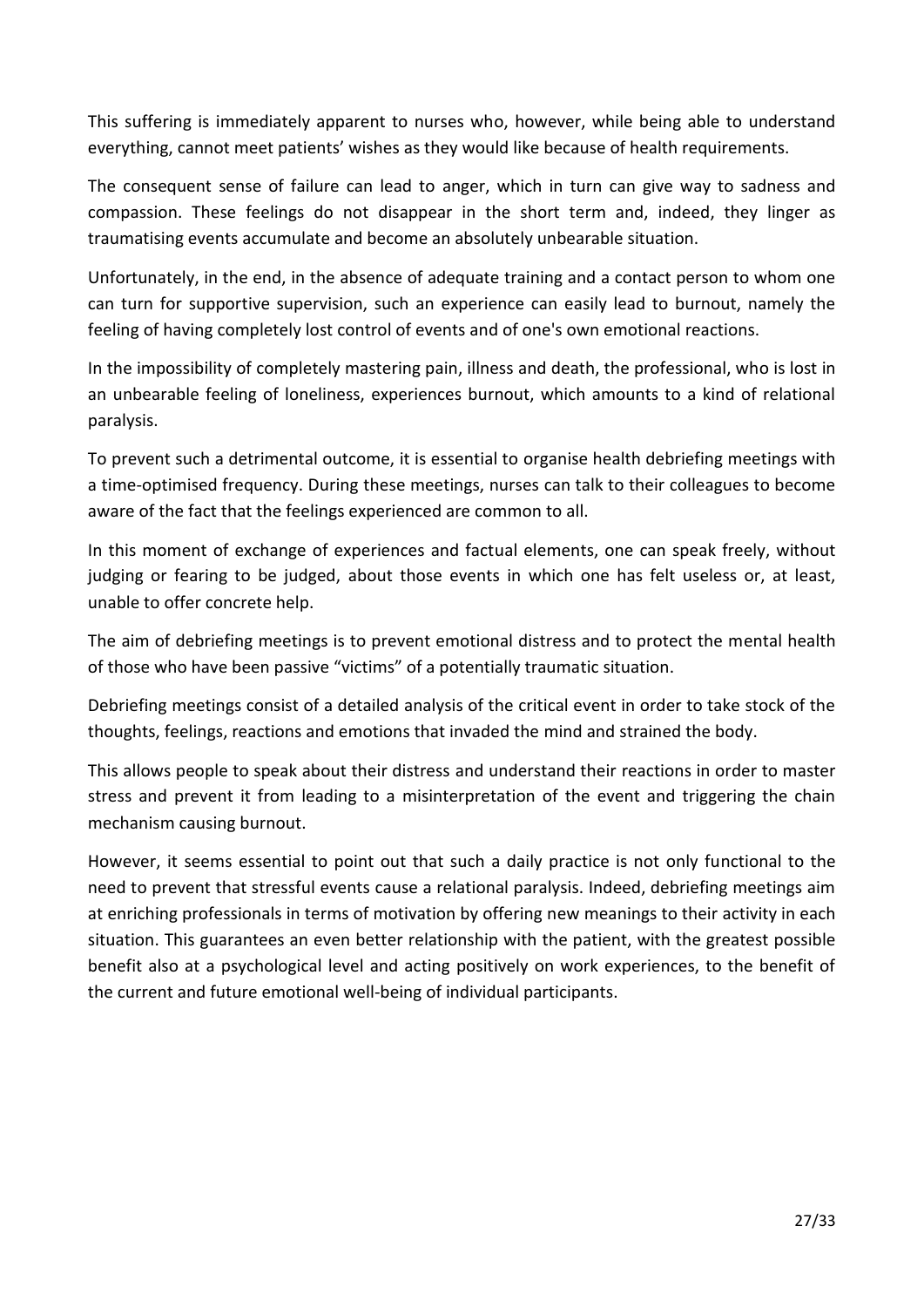## <span id="page-27-0"></span>**DEHUMANISATION OF PERSONS WITH DISABILITIES DURING THE PANDEMIC**

Dehumanisation affected persons with disabilities and their families during all phases of the SARS-CoV-2 epidemic.

At the beginning of the coronavirus outbreak, this process took the form of invisibility, which affected and overwhelmed the rights of persons with disabilities and their families, who were ignored by the emergency systems (lack of attention in relation to the distribution of PPE, protection in residences, lockdown of all services dedicated to them, etc.).

Therefore, the dehumanisation related to invisibility just described occurs through silence, inattention, disregard and recourse to statistical data that nullifies the importance of personal and social identity.

Even today, there are no data on how many persons with disabilities have been affected by the pandemic and on how many of them have died, especially in long-stay care homes.

Dehumanisation related to invisibility combines explicit aspects, desired by the institutions, and unapparent aspects, which allow civil society to look the other way, without taking responsibility for the deprivation of humanity that affects certain groups of people.

However, the veil of invisibility was fortunately torn by representative associations, which were ready to call for action to meet the needs cancelled by the lockdown policy, such as the possibility for persons with intellectual and relational disabilities to leave their homes or to be exempted from the obligation to wear masks or respect physical distancing.

At the beginning of March 2020, in order to "maximise the benefits for the greatest number of people" due to scarce instrumental and human resources, some recommendations were published according to which it would be possible to avoid assisting the elderly or severely disabled persons (dehumanising the individual).

This proposal was promptly denounced by the CSB and condemned by the entire international community as a violation of human rights. In particular, it was pointed out that the international framework of disaster medicine had profoundly changed after the approval of the UN Convention on the Rights of Persons with Disabilities (CRPD)<sup>54</sup>.

The recommendations issued at the beginning of the pandemic were useful to justify doctors' choices on patient triage. At the same time, they risked giving rise to a form of individual disengagement that could weaken moral control by distorting and minimising the consequences of the acts performed. Moreover, the imputation of responsibility to the specific psychophysical disability for the suffering of these dehumanised persons was taken for granted as a socially acceptable practice.

It follows that dehumanisation is a powerful "deactivator" of common moral rules.

<sup>54</sup> Approved by the UN General Assembly on 13 December 2006. The *Convention [on the Rights of Persons with](https://www.un.org/disabilities/documents/convention/convoptprot-e.pdf) Disabilities* was ratified by the Republic of San Marino through Parliamentary Decree no. 19 of 4 February 2008.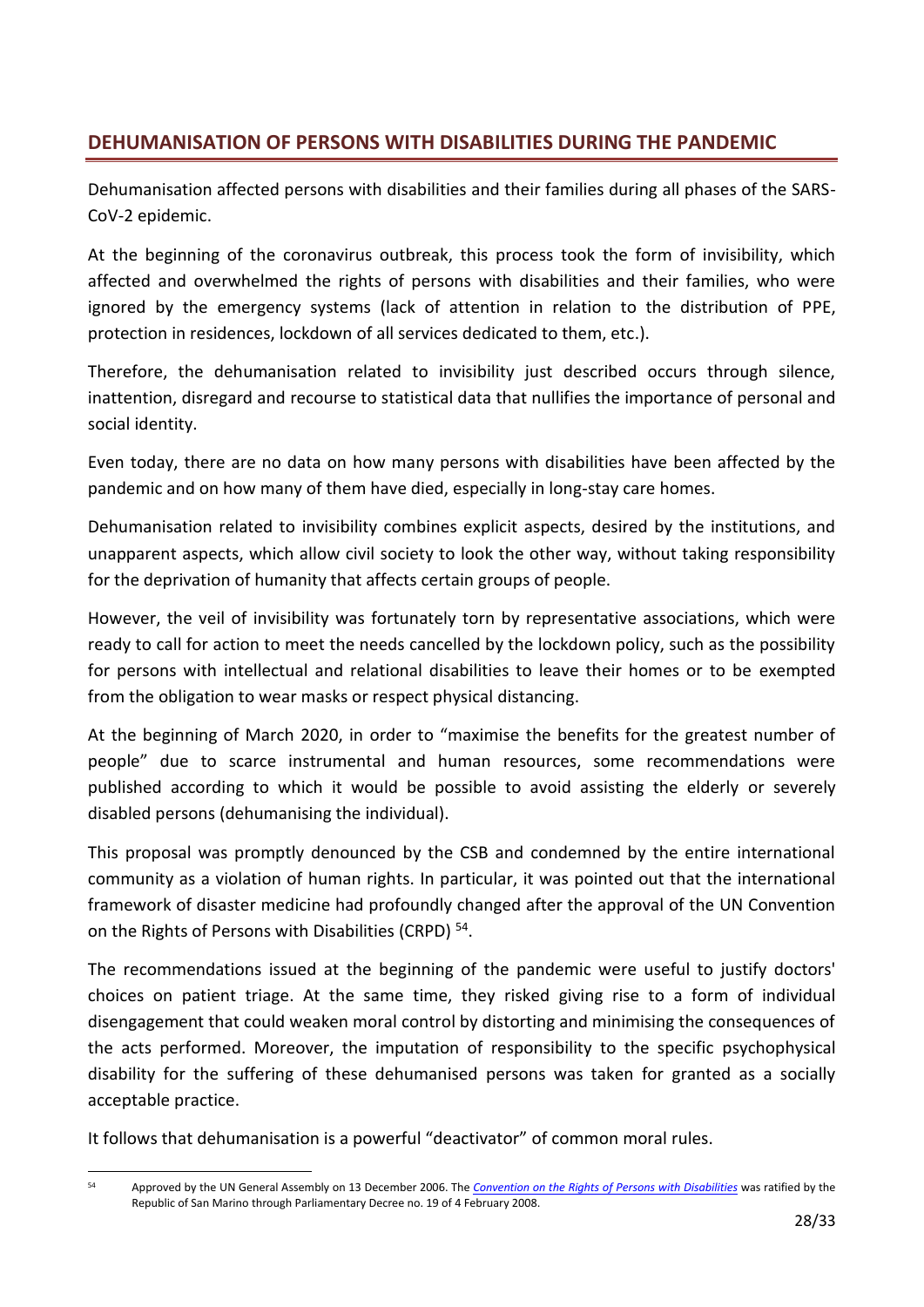When we perceive that a person is a human being, our empathic reaction makes it difficult to harm him or her without feeling anguish, stress and remorse. These sentiments are reduced in intensity or inhibited when we attribute inhuman characteristics to anyone.

In other words, dehumanisation attenuates, and in some cases suppresses, the empathy and compassion one feels when faced with the suffering of others.

There are three main functions of dehumanisation: justification of violence, legitimation of the *status quo*, and distancing from a potentially distressing situation.

Studies on this theme indicate that dehumanisation is a necessary condition for individuals or groups to be marginalised and for extreme violence against them.

A fourth function of dehumanisation - the least studied in social psychology - is the "protection" of those in positions of power who have to make potentially dangerous and painful decisions for other human beings.

It can be defined as defensive and does not necessarily have the negative impact of the other functions mentioned above. It nevertheless has serious consequences in many institutional settings because it allows social operators (doctors, psychiatrists, nurses, social workers, judges, law enforcement officers, prison staff) to intervene in risky situations and to make difficult decisions within heavy and engaging working relationships, sometimes overshadowing the suffering of those under their care or control.

In caregivers, dehumanisation of the patient is associated with lower levels of stress and burnout. At the same time, it can deteriorate the therapeutic relationship and damage the patient from an emotional and cognitive point of view.

The high number of deaths in care homes for non-self-sufficient elderly persons and persons with disabilities also<sup>55</sup> calls for reflection: the prevailing welfare system for these people should be a protective system, but in reality, it did not protect them during the pandemic.

We will have to rethink welfare to make it an inclusive system, respectful of the principles of the CRPD, and aimed at keeping people in their communities and at supporting full citizenship.

The disproportionate burden of problems experienced by persons with disabilities and their families was highlighted by the European Commissioner for Equality Helena Dalli<sup>56</sup> and underlined by research activities carried out by international organisations representing this group of people<sup>57</sup> and by scientific societies<sup>58</sup>.

<sup>55</sup> A UK House of Commons research based on the survey of the National Statistics Institute shows that 59% of residents with disabilities died in care homes in England and Wales,<https://researchbriefings.files.parliament.uk/documents/CDP-2020-0101/CDP-2020-0101.pdf>; similar data emerged from the survey of the Italian National Institute of Health, according to which more than 41% of residents of care homes for the non-self-sufficient elderly died from the start of the pandemic to 5 May 2020[. https://www.epicentro.iss.it/en/coronavirus/sars-cov-2](https://www.epicentro.iss.it/en/coronavirus/sars-cov-2-survey-rsa) [survey-rsa](https://www.epicentro.iss.it/en/coronavirus/sars-cov-2-survey-rsa) .

<sup>56</sup> See [https://ec.europa.eu/commission/commissioners/2019-2024/dalli/announcements/speech-commissioner-dalli-impact-coronavirus](https://ec.europa.eu/commission/commissioners/2019-2024/dalli/announcements/speech-commissioner-dalli-impact-coronavirus-outbreak-persons-disabilities_en)[outbreak-persons-disabilities\\_en](https://ec.europa.eu/commission/commissioners/2019-2024/dalli/announcements/speech-commissioner-dalli-impact-coronavirus-outbreak-persons-disabilities_en)

<sup>57</sup> See, *inter alia*, International Disability Alliance and Disability Rights Monitor (2020) [http://www.internationaldisabilityalliance.org/covid](http://www.internationaldisabilityalliance.org/covid-drm)[drm,](http://www.internationaldisabilityalliance.org/covid-drm) Disability Rights Fund (2020[\) https://disabilityrightsfund.org/,](https://disabilityrightsfund.org/) IDDC (2020) in developing countrie[s https://www.iddcconsortium.net/](https://www.iddcconsortium.net/)

<sup>58</sup> See American Psychological Association<https://www.apa.org/topics/covid-19/research-disabilities> , UNICEF report on *Child Disability and Covid-19* (April 2020) [https://data.unicef.org/topic/child-disability/covid-19/,](https://data.unicef.org/topic/child-disability/covid-19/) the report of the American Association on Health and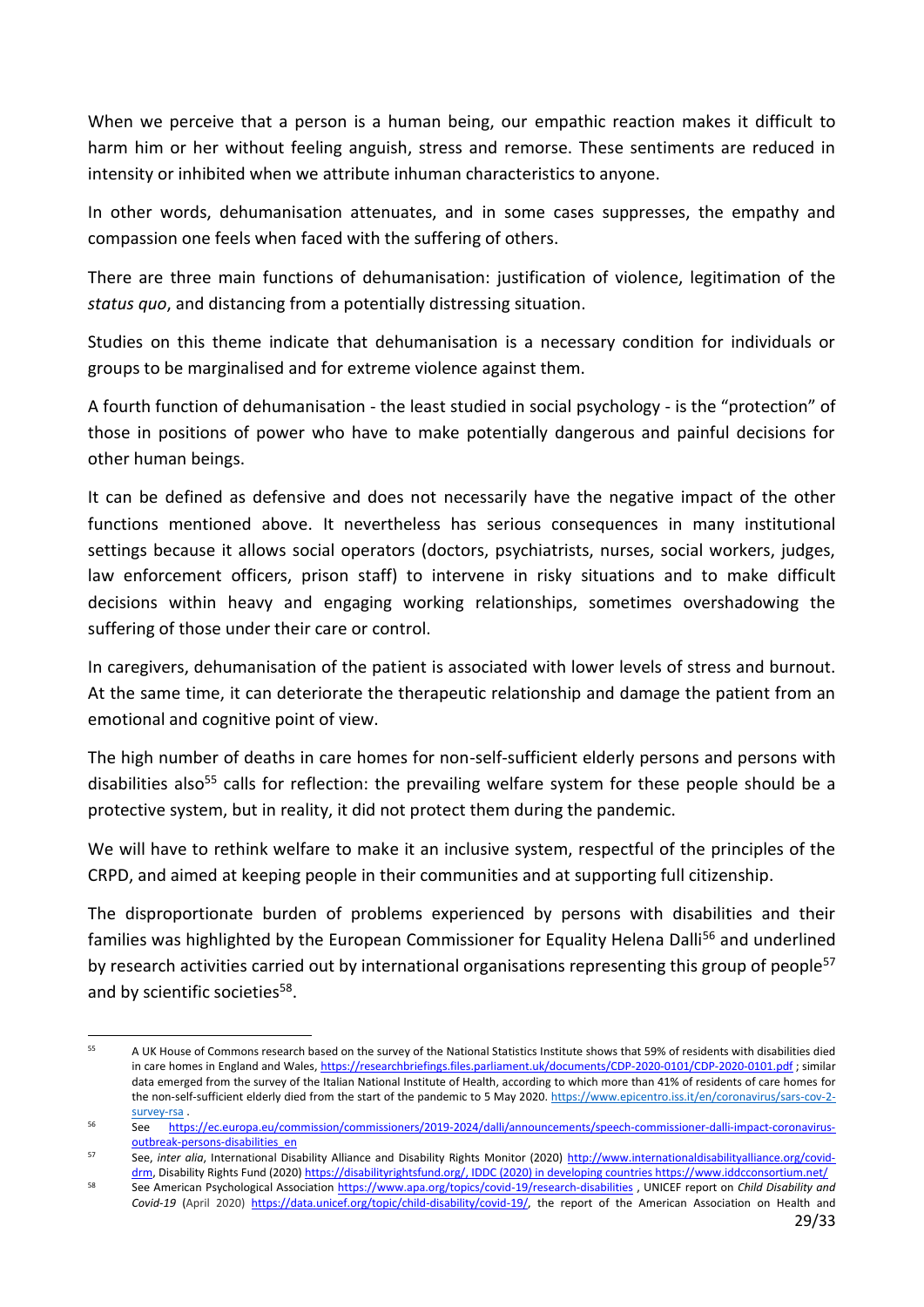#### <span id="page-29-0"></span>**CONCLUSIONS AND RECOMMENDATIONS**

In conclusion, the CSB believes that the well-known principles of bioethics should not be overturned in any way during an emergency health situation such as a pandemic, however difficult it may be to interpret certain circumstances in which these principles deserve to be called into question.

The CSB, in line with what was stated in the document **"***Bioethics of Disasters***"**, reiterates that the principles of **beneficence, autonomy and justice** remain, if they are well harmonised, the most valid references for the often difficult choices that must be made even during a pandemic.

Actually, despite its shocking severity, COVID-19 was largely predictable.

However, perhaps as a result of having had to accept institutional decisions that were not always comprehensible and acceptable, the entire population interpreted COVID-19 as something unexpected and sudden, as did healthcare professionals, overwhelmed by the need to apply protocols that were mostly required by the emergency.

Moreover, the fact that human history has been marked by a long series of pandemics has not been sufficient to prompt science, medicine and society to take adequate measures to deal with any return of such health "scourges", despite the undoubted scientific progress made so far.

Indeed, when pandemics occur, institutions do not immediately draw on the extensive knowledge acquired in the field of Disaster Medicine, to which the CSB devoted an entire document when the last earthquake occurred.

This document clearly shows that Disaster Medicine has clarified the fundamental role of active prevention, alongside that of immediate assistance when the event occurs. Precisely in this regard, this document has provided clear indications on an accurate and systematic planning of the preemergency phase, based on continuous training not only for all the decision-makers and operators involved, but also for the entire population, albeit at very different levels of specialisation.

Worth considering is also the need to ensure the greatest possible humanisation of care and death, against any temptation to dehumanise and thus disrespect the reality of man.

As already extensively discussed in the document *"Guide on the decision-making process regarding medical treatment in end-of-life"*, the CSB reaffirms that under no circumstances can the search for therapeutic remedies lead to the abandonment of a person *in limine vitae* (at the end of their life), depriving him or her of that "holistic" support guaranteed by palliative care, which represents a precise ethical and deontological duty for health professionals.

The CSB is aware that humanising treatment is the only possible approach, not only for the benefit of patients and their families, but also of health professionals. Indeed, the latter are often the only link between patients and their relatives in highly critical situations, such as that experienced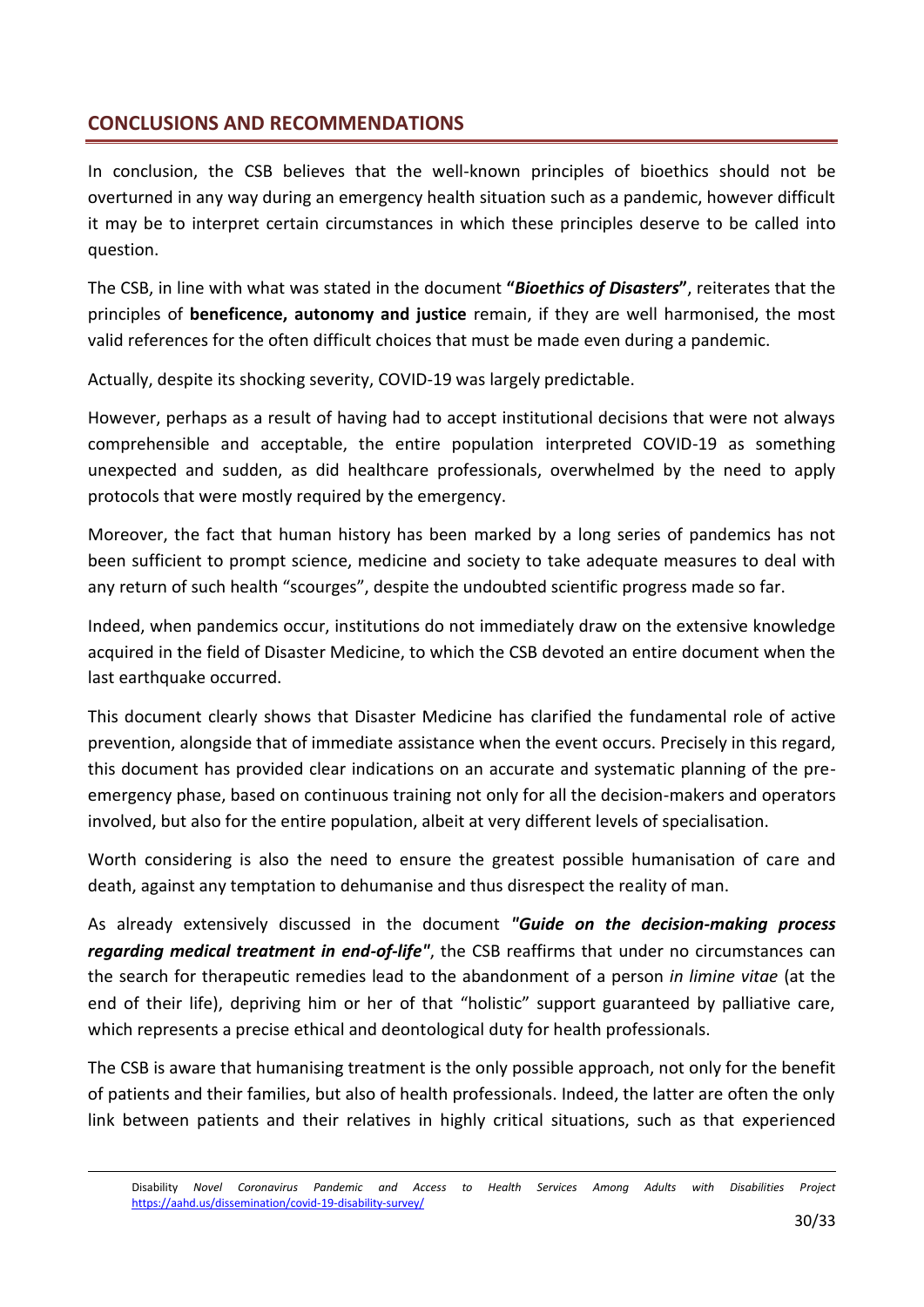during the pandemic, and bear the heavy physical and psychological burden of the suffering and death of patients.

Such a process is also possible through the implementation of the biopsychosocial model. By envisaging intervention by a multi-professional team (a strategy suggested by the WHO in 2001), this model places the patient at the centre of a system influenced by a multitude of interacting variables (organic, psychological, social and family-related), which can influence the development of the disease.<sup>59</sup>.

This model, borrowed from the CRPD, implements the principle of full respect for human rights. Moreover, on the basis of the right to choose with whom and where to live in the community, without any discrimination and, on the contrary, in full compliance with the principle of equal opportunities for the achievement of the highest levels of autonomy, self-determination, independence and inter-independence, this model aims at including everyone in the community to which they belong, so that, with appropriate support, they can fully play their role as citizens<sup>60</sup>.

Moreover, if the patient is not to be left alone, healthcare professionals need to feel that they are also not isolated. In this regard, the best solution is to work as a team, strengthened by routine debriefing, which, while protecting healthcare professionals, also enables them to always keep their attention focused on the patient as a whole.

Similarly, the CSB is deeply aware that respect for the life of every person is also implemented through observance of the liturgy of death, which cannot be omitted even during a pandemic.

Humanisation of death also includes a rigorous diagnostic test in all cases where the cause is uncertain and continues with the return of the body to the family members, so that they can exercise their legally recognised right to care for the deceased and carry out funeral arrangements in accordance with the deceased's belief.

In the light of the foregoing, the CSB makes the following **Recommendations**:

- What has emerged from the COVID-19 pandemic constitutes a valuable experience that can be used to plan the entire health service system in the light of new organisational criteria, hopefully based on the imperative values of humanisation and respect for human life, at whatever stage and in whatever condition it may be;
- A post-emergency public debate is encouraged on the risk of dehumanisation posed by any possible future event, in order to build on this experience for the development of appropriate pre-emergency plans;
- The current welfare system, based on maximum protection but often inadequate to achieve full respect for human rights, should undergo a critical review in favour of a

<sup>59</sup> Engel GL. *The need for a new medical model. A challenge for biomedicine*. Science. 1977. 196:129-136; Van Weel C. *Teamwork. Primary care tomorrow*. Lancet. 2002. 344:1276-1279; OMS. *ICF. Classificazione Internazionale del Funzionamento, della disabilità e della salute.*  Edizioni Erickson, Gardolo (TN). 2002; Becchi MA, Carulli N. *Università e Formazione medica nel settore delle Cure Primarie*. MED 09, 2009. no. 1; Becchi MA, Aggazzotti G. *Progetto "Insegnamento della Medicina Generale e delle Cure Primarie" nel CLM in Medicina e Chirurgia dell'Università di Modena e Reggio Emilia*. Med Chir. 2008. 42:1785-1789.

<sup>60</sup> *Il nuovo welfare coerente con i principi della CRPD. L'empowerment e l'inclusione delle persone con disabilità.* Edited by Griffo G. Preface by Barbieri PV. Lamezia Terme, Comunità edizioni, 2018.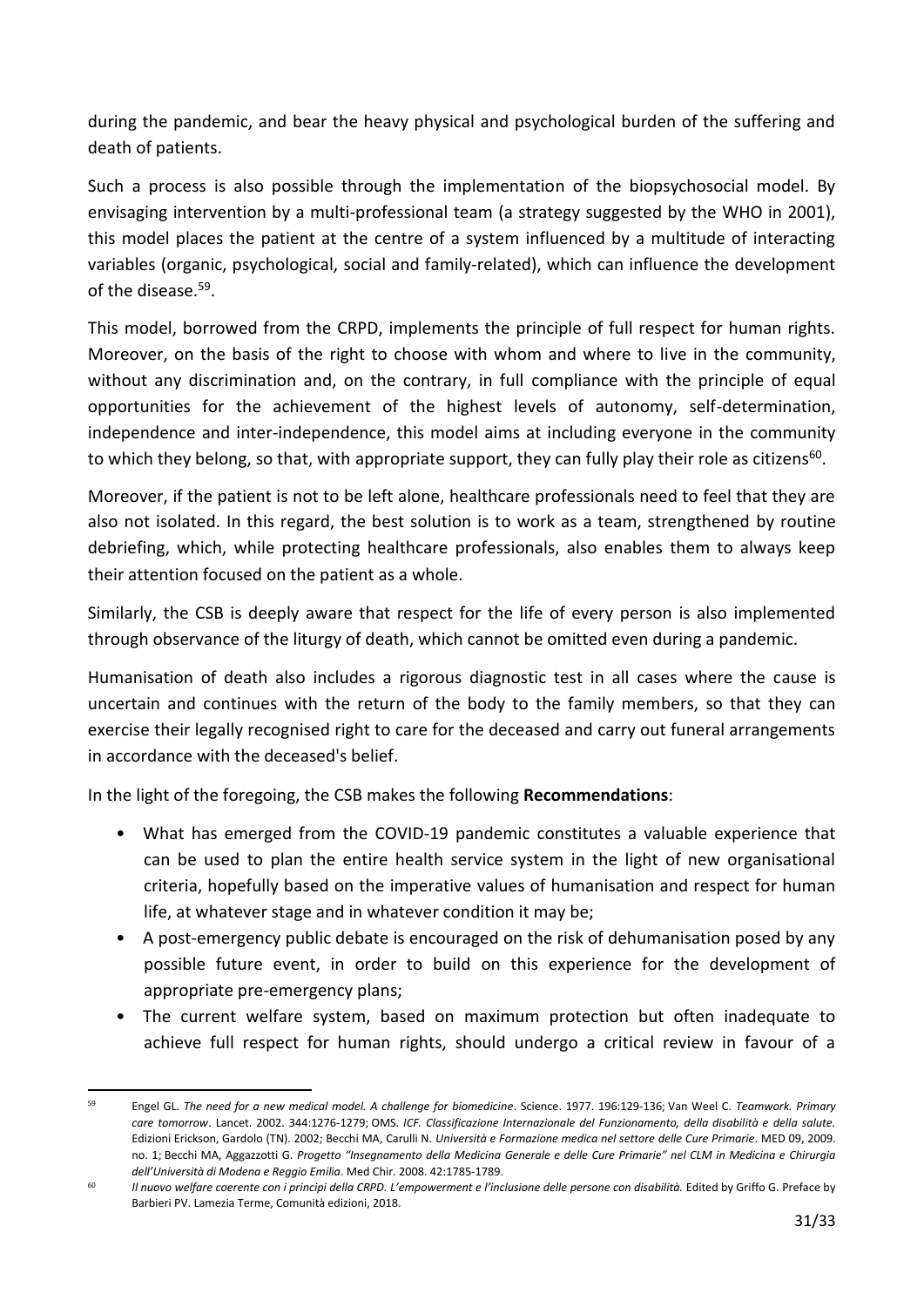welfare based on inclusion and participation, in which people remain in their own communities and are appropriately supported;

- While complying with risk prevention measures, and isolation, distancing and individual protection provisions, in hospitals - especially paediatric and obstetrics wards -, in care homes for non-self-sufficient elderly persons or persons with disabilities, or in any other care facilities, spaces should ensure the closeness of a family member and/or personal assistant, as well as relations with relatives, in order to guarantee essential levels of both care and communication and relations through appropriate technical and/or IT solutions;
- Health emergencies should not deprive patients of the necessary pain management and end-of-life support through palliative care;
- The care protocol should provide for:
	- integrated management between hospital and territorial services to ensure continuity;
	- ongoing psychological support for health professionals working in situations of psycho-physical stress;
- In the event of an uncertain aetiology of death, diagnostic tests should always be guaranteed, including through the provision of standardised autopsy rooms, to ensure that every human being has the right to know the cause of death and to understand the physiopathological mechanisms involved, and use them on subsequent occasions, in order to appropriately manage the course of treatment;
- A solid civic education policy should be implemented with perseverance, geared towards correct behaviour aimed at preventing contagion. At the same time, unnecessary and psychologically damaging isolation (including preventive cremation) of persons who have died of COVID-19 should be avoided, since they cannot transmit the virus, except through direct contact;
- Therefore, it should always be ensured that the body of the deceased is returned to the relatives, so that they can carry out the appropriate funeral arrangements, which are necessary for family, friends and communities to work through the grief.